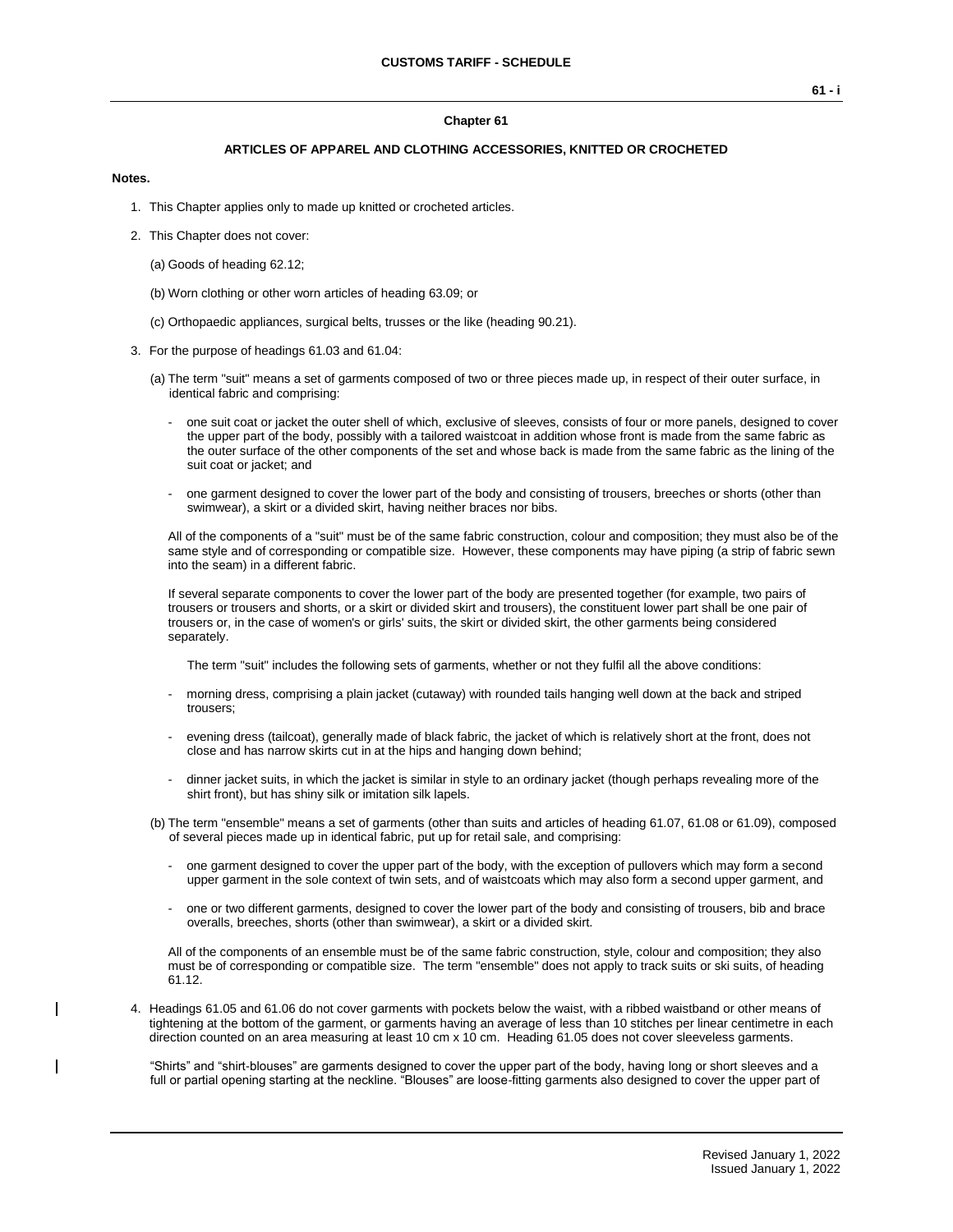the body but may be sleeveless andwith or without an opening at the neckline. "Shirts", "shirt-blouses" and "blouses" may also have a collar

- 5. Heading 61.09 does not cover garments with a drawstring, ribbed waistband or other means of tightening at the bottom of the garment.
- 6. For the purpose of heading 61.11:
	- (a) The expression "babies' garments and clothing accessories" means articles for young children of a body height not exceeding 86 cm;
	- (b) Articles which are, *prima facie*, classifiable both in heading 61.11 and in other headings of this Chapter are to be classified in heading 61.11.
- 7. For the purpose of heading 61.12, "ski suits" means garments or sets of garments which, by their general appearance and texture, are identifiable as intended to be worn principally for skiing (cross-country or alpine). They consist either of:
	- (a) a "ski overall", that is, a one-piece garment designed to cover the upper and the lower parts of the body; in addition to sleeves and a collar the ski overall may have pockets or footstraps; or
	- (b) a "ski ensemble", that is, a set of garments composed of two or three pieces, put up for retail sale and comprising:
		- one garment such as an anorak, wind-cheater, wind-jacket or similar article, closed by a slide fastener (zipper), possibly with a waistcoat in addition, and
		- one pair of trousers whether or not extending above waist-level, one pair of breeches or one bib and brace overall.

The "ski ensemble" may also consist of an overall similar to the one mentioned in paragraph (a) above and a type of padded, sleeveless jacket worn over the overall.

All the components of a "ski ensemble" must be made up in a fabric of the same texture, style and composition whether or not of the same colour; they also must be of corresponding or compatible size.

- 8. Garments which are, *prima facie*, classifiable both in heading 61.13 and in other headings of this Chapter, excluding heading 61.11, are to be classified in heading 61.13.
- 9. Garments of this Chapter designed for left over right closure at the front shall be regarded as men's or boys' garments, and those designed for right over left closure at the front as women's or girls' garments. These provisions do not apply where the cut of the garment clearly indicates that it is designed for one or other of the sexes.

Garments which cannot be identified as either men's or boys' garments or as women's or girls' garments are to be classified in the headings covering women's or girls' garments.

10.Articles of this Chapter may be made of metal thread.

**61 - ii**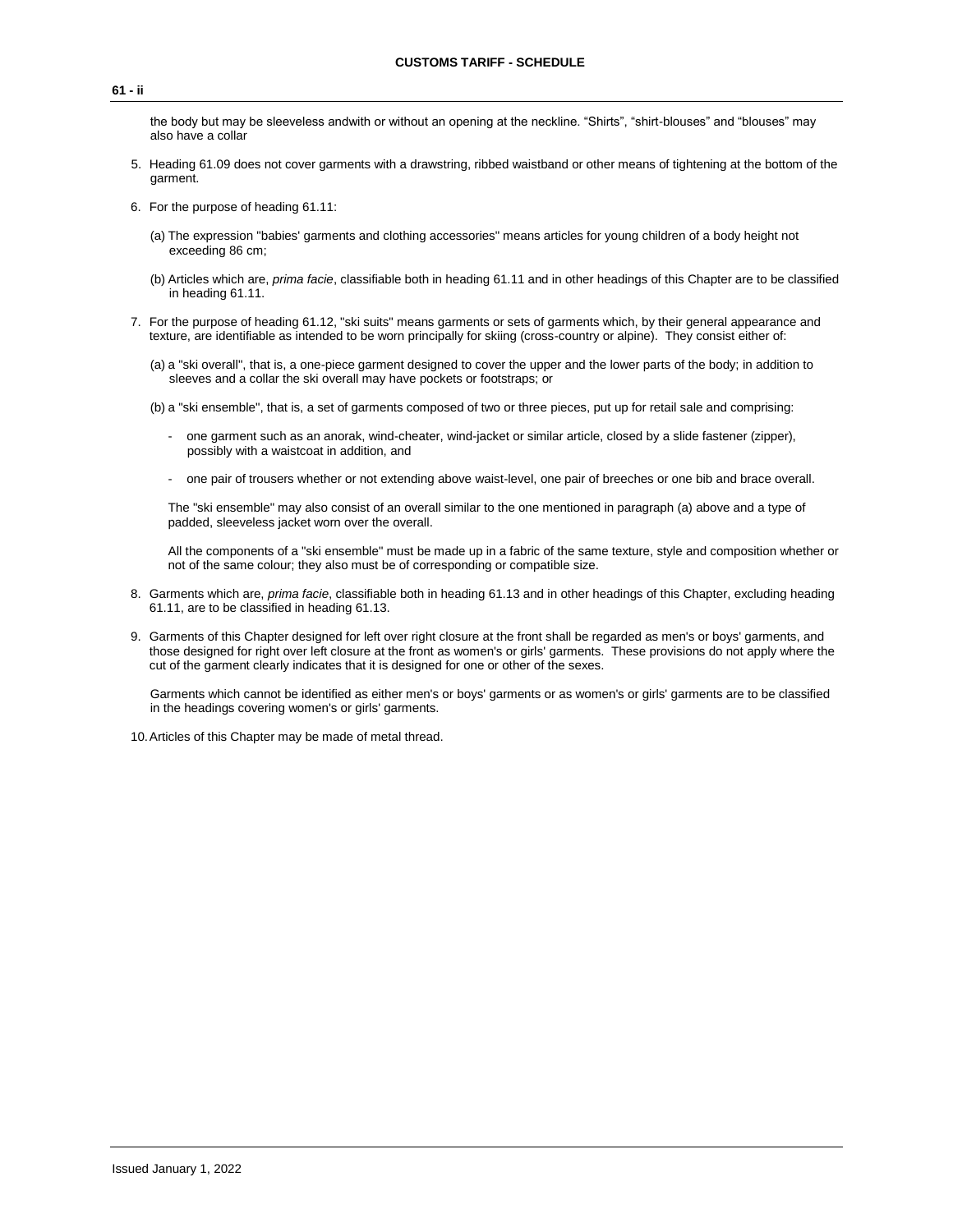| <b>Tariff</b><br>Item | <b>SS</b> | <b>Description of Goods</b>                                                                                                                                                                              | Unit of<br>Meas. | <b>MFN</b><br><b>Tariff</b> | Applicable<br><b>Preferential Tariffs</b>                                                                                                |
|-----------------------|-----------|----------------------------------------------------------------------------------------------------------------------------------------------------------------------------------------------------------|------------------|-----------------------------|------------------------------------------------------------------------------------------------------------------------------------------|
| 61.01                 |           | Men's or boys' overcoats, car-coats, capes, cloaks, anoraks (including<br>ski-jackets), wind-cheaters, wind-jackets and similar articles, knitted or<br>crocheted, other than those of heading 61.03.    |                  |                             |                                                                                                                                          |
|                       |           | 6101.20.00 00 -Of cotton                                                                                                                                                                                 | <b>NMB</b>       | 18%                         | LDCT, UST, MXT, CIAT,<br>CT.CRT.IT.NT.SLT.PT.<br>COLT, JT, PAT, HNT,<br>KRT, CEUT, UAT,<br>CPTPT, UKT: Free<br>AUT: 11%<br>NZT: 11%      |
|                       |           | 6101.30.00 00 - Of man-made fibres                                                                                                                                                                       | <b>NMB</b>       | 18%                         | LDCT, UST, MXT, CIAT,<br>CT, CRT, IT, NT, SLT, PT,<br>COLT, JT, PAT, HNT,<br>KRT, CEUT, UAT,<br>CPTPT, UKT: Free<br>AUT: 11%<br>NZT: 11% |
|                       |           | 6101.90.00 00 - Of other textile materials                                                                                                                                                               | <b>NMB</b>       | 18%                         | LDCT, UST, MXT, CIAT,<br>CT, CRT, IT, NT, SLT, PT,<br>COLT, JT, PAT, HNT,<br>KRT, CEUT, UAT,<br>CPTPT, UKT: Free<br>AUT: 11%<br>NZT: 11% |
| 61.02                 |           | Women's or girls' overcoats, car-coats, capes, cloaks, anoraks<br>(including ski-jackets), wind-cheaters, wind-jackets and similar articles,<br>knitted or crocheted, other than those of heading 61.04. |                  |                             |                                                                                                                                          |
|                       |           | 6102.10.00 00 -Of wool or fine animal hair                                                                                                                                                               | <b>NMB</b>       | 18%                         | LDCT, UST, MXT, CIAT,<br>CT, CRT, IT, NT, SLT, PT,<br>COLT, JT, PAT, HNT,<br>KRT, CEUT, UAT,<br>CPTPT, UKT: Free<br>AUT: 11%<br>NZT: 11% |
|                       |           | 6102.20.00 00 -Of cotton                                                                                                                                                                                 | <b>NMB</b>       | 18%                         | LDCT, UST, MXT, CIAT,<br>CT, CRT, IT, NT, SLT, PT,<br>COLT, JT, PAT, HNT,<br>KRT, CEUT, UAT,<br>CPTPT, UKT: Free<br>AUT: 11%<br>NZT: 11% |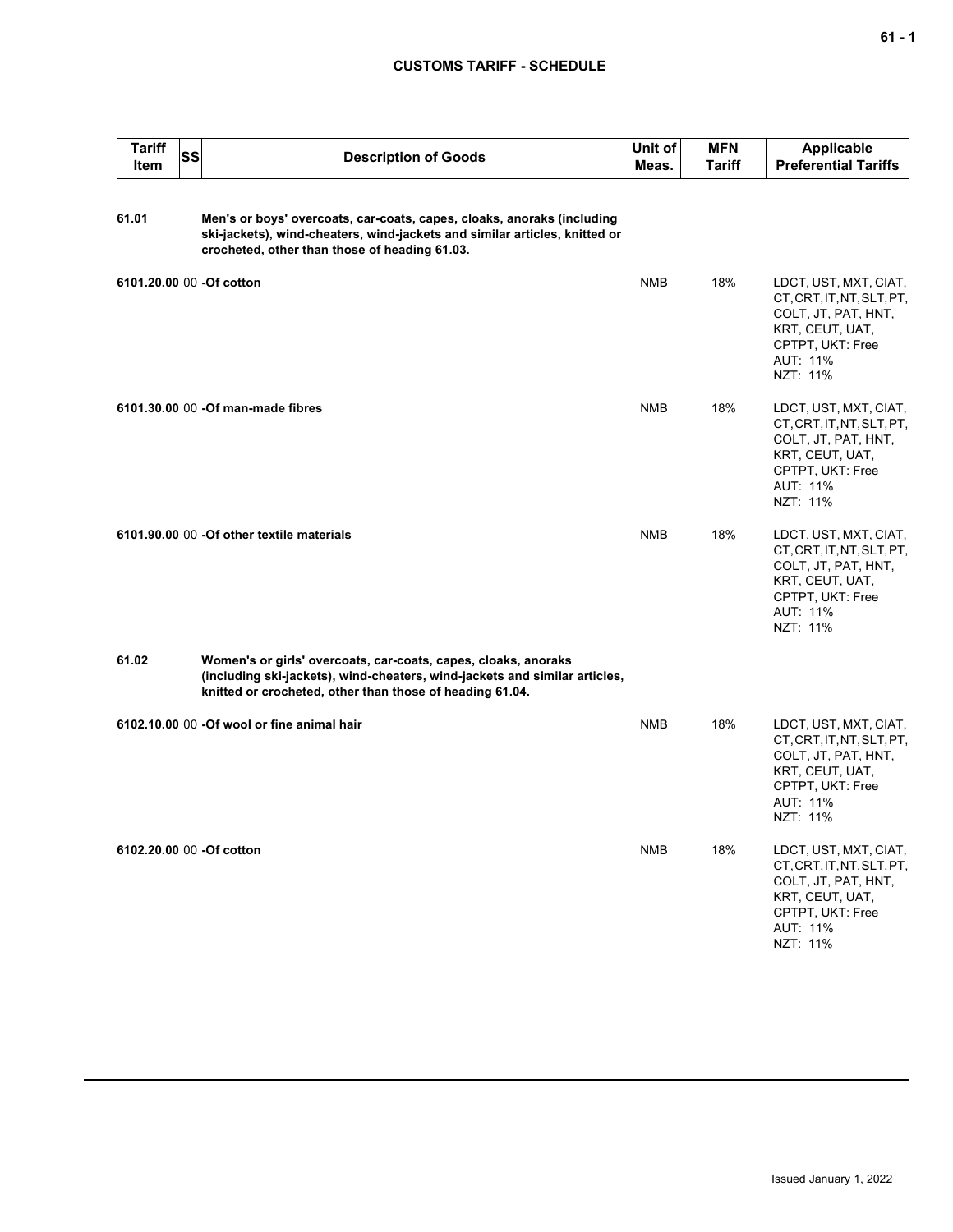| <b>Tariff</b><br><b>SS</b><br>Item | <b>Description of Goods</b>                                                                                                                                 | Unit of<br>Meas. | <b>MFN</b><br><b>Tariff</b> | <b>Applicable</b><br><b>Preferential Tariffs</b>                                                                                         |
|------------------------------------|-------------------------------------------------------------------------------------------------------------------------------------------------------------|------------------|-----------------------------|------------------------------------------------------------------------------------------------------------------------------------------|
|                                    | 6102.30.00 00 -Of man-made fibres                                                                                                                           | <b>NMB</b>       | 18%                         | LDCT, UST, MXT, CIAT,<br>CT, CRT, IT, NT, SLT, PT,<br>COLT, JT, PAT, HNT,<br>KRT, CEUT, UAT,<br>CPTPT, UKT: Free<br>AUT: 11%<br>NZT: 11% |
|                                    | 6102.90.00 00 - Of other textile materials                                                                                                                  | <b>NMB</b>       | 18%                         | LDCT, UST, MXT, CIAT,<br>CT, CRT, IT, NT, SLT, PT,<br>COLT, JT, PAT, HNT,<br>KRT, CEUT, UAT,<br>CPTPT, UKT: Free<br>AUT: 11%<br>NZT: 11% |
| 61.03                              | Men's or boys' suits, ensembles, jackets, blazers, trousers, bib and<br>brace overalls, breeches and shorts (other than swimwear), knitted or<br>crocheted. |                  |                             |                                                                                                                                          |
| 6103.10                            | -Suits                                                                                                                                                      |                  |                             |                                                                                                                                          |
|                                    | 6103.10.10 00 - - - Of wool or fine animal hair                                                                                                             | <b>NMB</b>       | 18%                         | LDCT, UST, MXT, CIAT,<br>CT, CRT, IT, NT, SLT, PT,<br>COLT, JT, PAT, HNT,<br>KRT, CEUT, UAT,<br>CPTPT, UKT: Free                         |
| 6103.10.90 00 - - - Other          |                                                                                                                                                             | <b>NMB</b>       | 18%                         | LDCT, UST, MXT, CIAT,<br>CT, CRT, IT, NT, SLT, PT,<br>COLT, JT, PAT, HNT,<br>KRT, CEUT, UAT,<br>CPTPT, UKT: Free<br>AUT: 11%<br>NZT: 11% |
|                                    | -Ensembles:                                                                                                                                                 |                  |                             |                                                                                                                                          |
| 6103.22.00 00 - - Of cotton        |                                                                                                                                                             | <b>NMB</b>       | 18%                         | LDCT, UST, MXT, CIAT,<br>CT, CRT, IT, NT, SLT, PT,<br>COLT, JT, PAT, HNT,<br>KRT, CEUT, UAT,<br>CPTPT, UKT: Free<br>AUT: 11%<br>NZT: 11% |
|                                    | 6103.23.00 00 - - Of synthetic fibres                                                                                                                       | <b>NMB</b>       | 18%                         | LDCT, UST, MXT, CIAT,<br>CT, CRT, IT, NT, SLT, PT,<br>COLT, JT, PAT, HNT,<br>KRT, CEUT, UAT,<br>CPTPT, UKT: Free<br>AUT: 11%<br>NZT: 11% |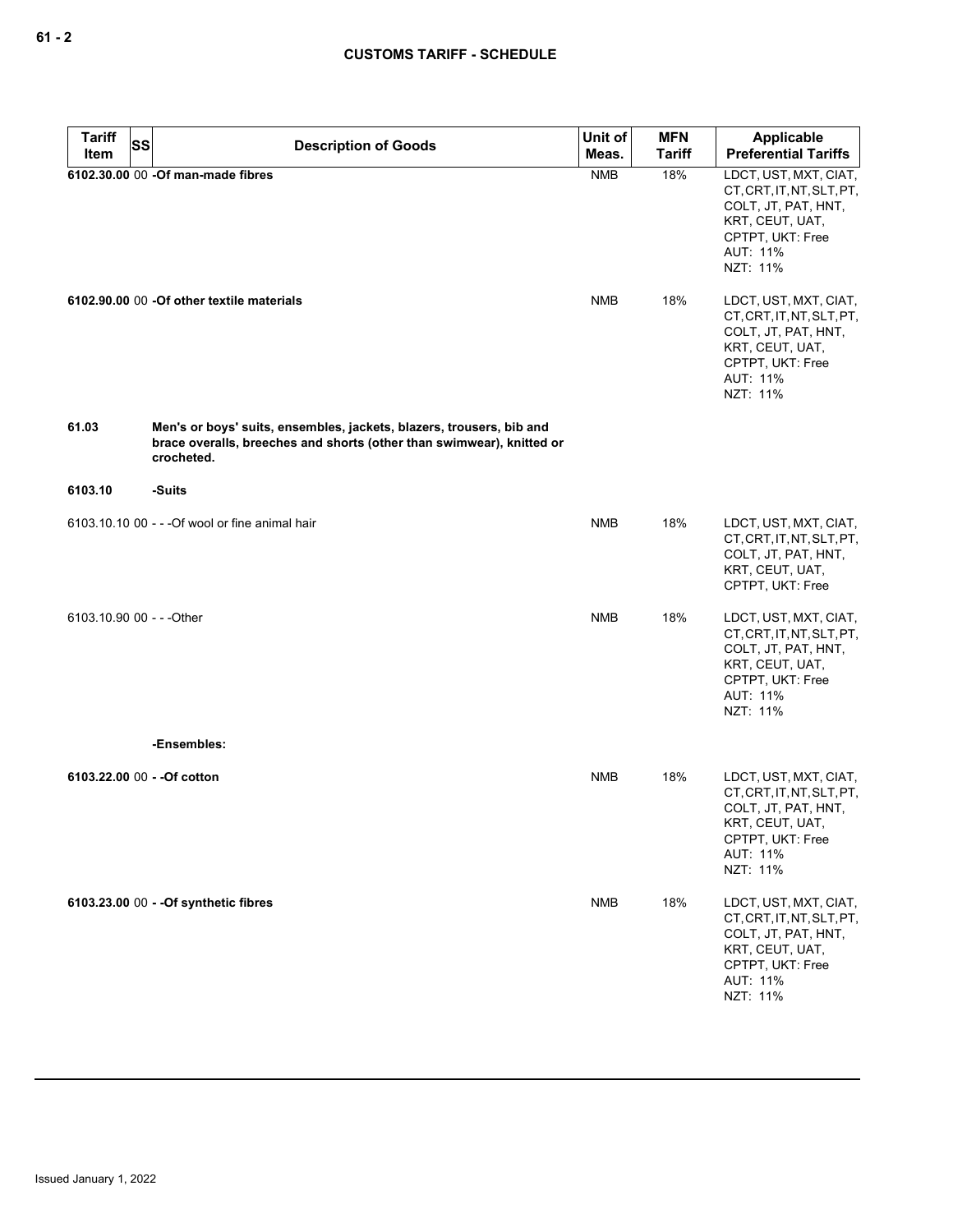| <b>Tariff</b><br><b>SS</b><br>Item | <b>Description of Goods</b>                   | Unit of<br>Meas. | <b>MFN</b><br><b>Tariff</b> | Applicable<br><b>Preferential Tariffs</b>                                                                                                |
|------------------------------------|-----------------------------------------------|------------------|-----------------------------|------------------------------------------------------------------------------------------------------------------------------------------|
|                                    | 6103.29.00 00 - - Of other textile materials  | <b>NMB</b>       | 18%                         | LDCT, UST, MXT, CIAT,<br>CT, CRT, IT, NT, SLT, PT,<br>COLT, JT, PAT, HNT,<br>KRT, CEUT, UAT,<br>CPTPT, UKT: Free<br>AUT: 11%<br>NZT: 11% |
|                                    | -Jackets and blazers:                         |                  |                             |                                                                                                                                          |
|                                    | 6103.31.00 00 - - Of wool or fine animal hair | <b>NMB</b>       | 18%                         | LDCT, UST, MXT, CIAT,<br>CT, CRT, IT, NT, SLT, PT,<br>COLT, JT, PAT, HNT,<br>KRT, CEUT, UAT,<br>CPTPT, UKT: Free<br>AUT: 11%<br>NZT: 11% |
| 6103.32.00 00 - - Of cotton        |                                               | <b>NMB</b>       | 18%                         | LDCT, UST, MXT, CIAT,<br>CT, CRT, IT, NT, SLT, PT,<br>COLT, JT, PAT, HNT,<br>KRT, CEUT, UAT,<br>CPTPT, UKT: Free<br>AUT: 11%<br>NZT: 11% |
|                                    | 6103.33.00 00 - - Of synthetic fibres         | <b>NMB</b>       | 18%                         | LDCT, UST, MXT, CIAT,<br>CT, CRT, IT, NT, SLT, PT,<br>COLT, JT, PAT, HNT,<br>KRT, CEUT, UAT,<br>CPTPT, UKT: Free<br>AUT: 11%<br>NZT: 11% |
| 6103.39                            | - - Of other textile materials                |                  |                             |                                                                                                                                          |
|                                    | 6103.39.10 00 - - - Of artificial fibres      | <b>NMB</b>       | 18%                         | LDCT, UST, MXT, CIAT,<br>CT, CRT, IT, NT, SLT, PT,<br>COLT, JT, PAT, HNT,<br>KRT, CEUT, UAT,<br>CPTPT, UKT: Free<br>AUT: 11%<br>NZT: 11% |
| 6103.39.90 00 - - - Other          |                                               | <b>NMB</b>       | 18%                         | LDCT, UST, MXT, CIAT,<br>CT, CRT, IT, NT, SLT, PT,<br>COLT, JT, PAT, HNT,<br>KRT, CEUT, UAT,<br>CPTPT, UKT: Free<br>AUT: 11%<br>NZT: 11% |

**-Trousers, bib and brace overalls, breeches and shorts:**

 $\mathbf I$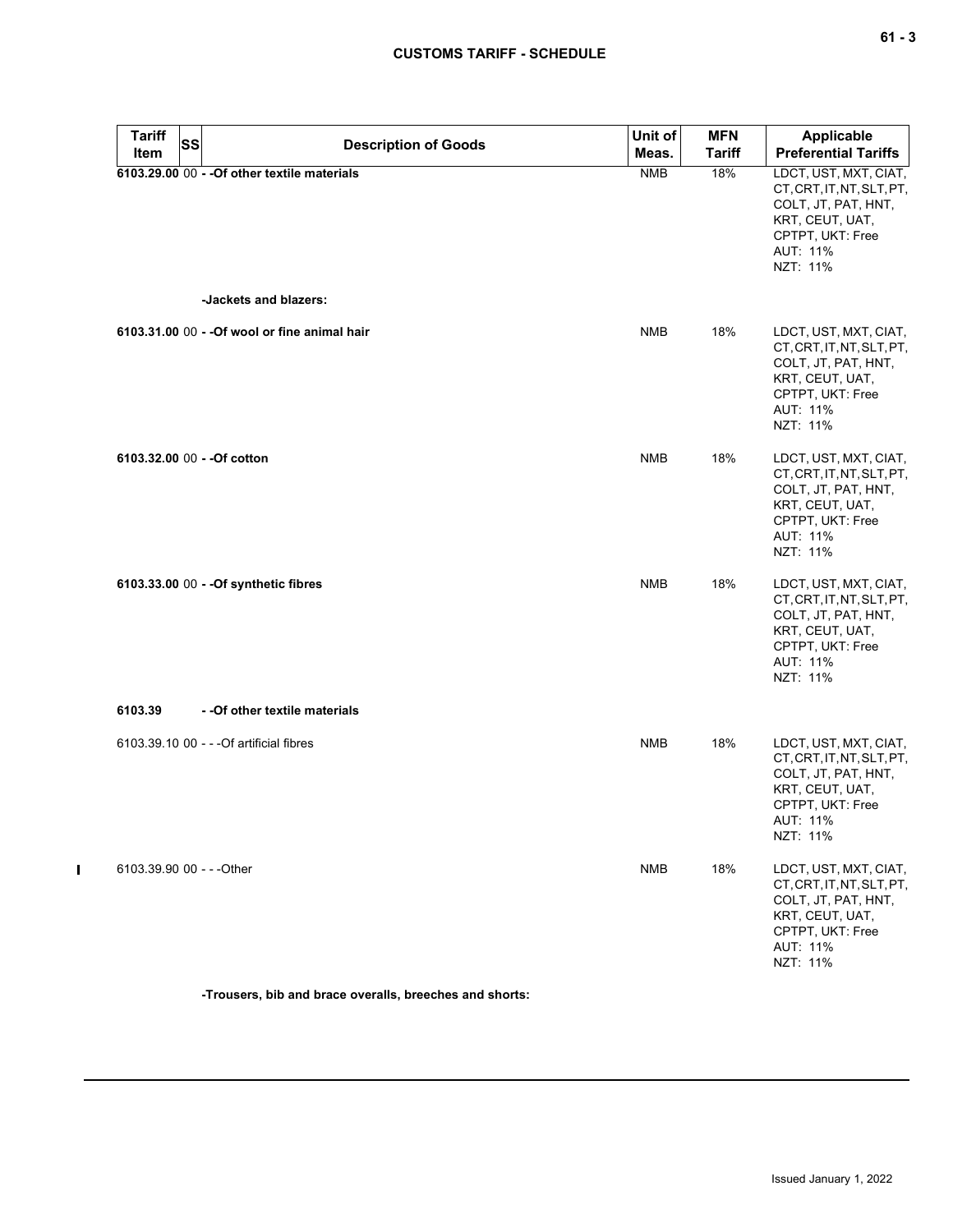| <b>Tariff</b><br>Item | SS | <b>Description of Goods</b>                                                                                                                                                                        | Unit of<br>Meas.                       | MFN<br>Tariff | <b>Applicable</b><br><b>Preferential Tariffs</b>                                                                                         |
|-----------------------|----|----------------------------------------------------------------------------------------------------------------------------------------------------------------------------------------------------|----------------------------------------|---------------|------------------------------------------------------------------------------------------------------------------------------------------|
|                       |    | 6103.41.00 00 - - Of wool or fine animal hair                                                                                                                                                      | <b>NMB</b>                             | 18%           | LDCT, UST, MXT, CIAT,<br>CT, CRT, IT, NT, SLT, PT,<br>COLT, JT, PAT, HNT,<br>KRT, CEUT, UAT,<br>CPTPT, UKT: Free                         |
| 6103.42.00            |    | - -Of cotton                                                                                                                                                                                       |                                        | 18%           | LDCT, UST, MXT, CIAT,<br>CT, CRT, IT, NT, SLT, PT,<br>COLT, JT, PAT, HNT,<br>KRT, CEUT, UAT,<br>CPTPT, UKT: Free                         |
|                       |    |                                                                                                                                                                                                    | <b>NMB</b><br><b>NMB</b>               |               |                                                                                                                                          |
| 6103.43.00            |    | - - Of synthetic fibres                                                                                                                                                                            |                                        | 18%           | LDCT, UST, MXT, CIAT,<br>CT, CRT, IT, NT, SLT, PT,<br>COLT, JT, PAT, HNT,<br>KRT, CEUT, UAT,<br>CPTPT, UKT: Free                         |
|                       |    | $---$ Men's:                                                                                                                                                                                       | <b>NMB</b>                             |               |                                                                                                                                          |
|                       |    | 12 - - - - - - Other trousers, bib and brace overalls and breeches                                                                                                                                 | <b>NMB</b><br><b>NMB</b><br><b>NMB</b> |               |                                                                                                                                          |
|                       |    | 6103.49.00 00 - - Of other textile materials                                                                                                                                                       | <b>NMB</b>                             | 18%           | LDCT, UST, MXT, CIAT,<br>CT, CRT, IT, NT, SLT, PT,<br>COLT, JT, PAT, HNT,<br>KRT, CEUT, UAT,<br>CPTPT, UKT: Free                         |
| 61.04                 |    | Women's or girls' suits, ensembles, jackets and blazers, dresses, skirts,<br>divided skirts, trousers, bib and brace overalls, breeches and shorts<br>(other than swimwear), knitted or crocheted. |                                        |               |                                                                                                                                          |
|                       |    | -Suits:                                                                                                                                                                                            |                                        |               |                                                                                                                                          |
|                       |    | 6104.13.00 00 - - Of synthetic fibres                                                                                                                                                              | <b>NMB</b>                             | 18%           | LDCT, UST, MXT, CIAT,<br>CT, CRT, IT, NT, SLT, PT,<br>COLT, JT, PAT, HNT,<br>KRT, CEUT, UAT,<br>CPTPT, UKT: Free<br>AUT: 11%<br>NZT: 11% |
|                       |    | 6104.19.00 00 - - Of other textile materials                                                                                                                                                       | NMB                                    | 18%           | LDCT, UST, MXT, CIAT,<br>CT, CRT, IT, NT, SLT, PT,<br>COLT, JT, PAT, HNT,<br>KRT, CEUT, UAT,<br>CPTPT, UKT: Free                         |

**-Ensembles:**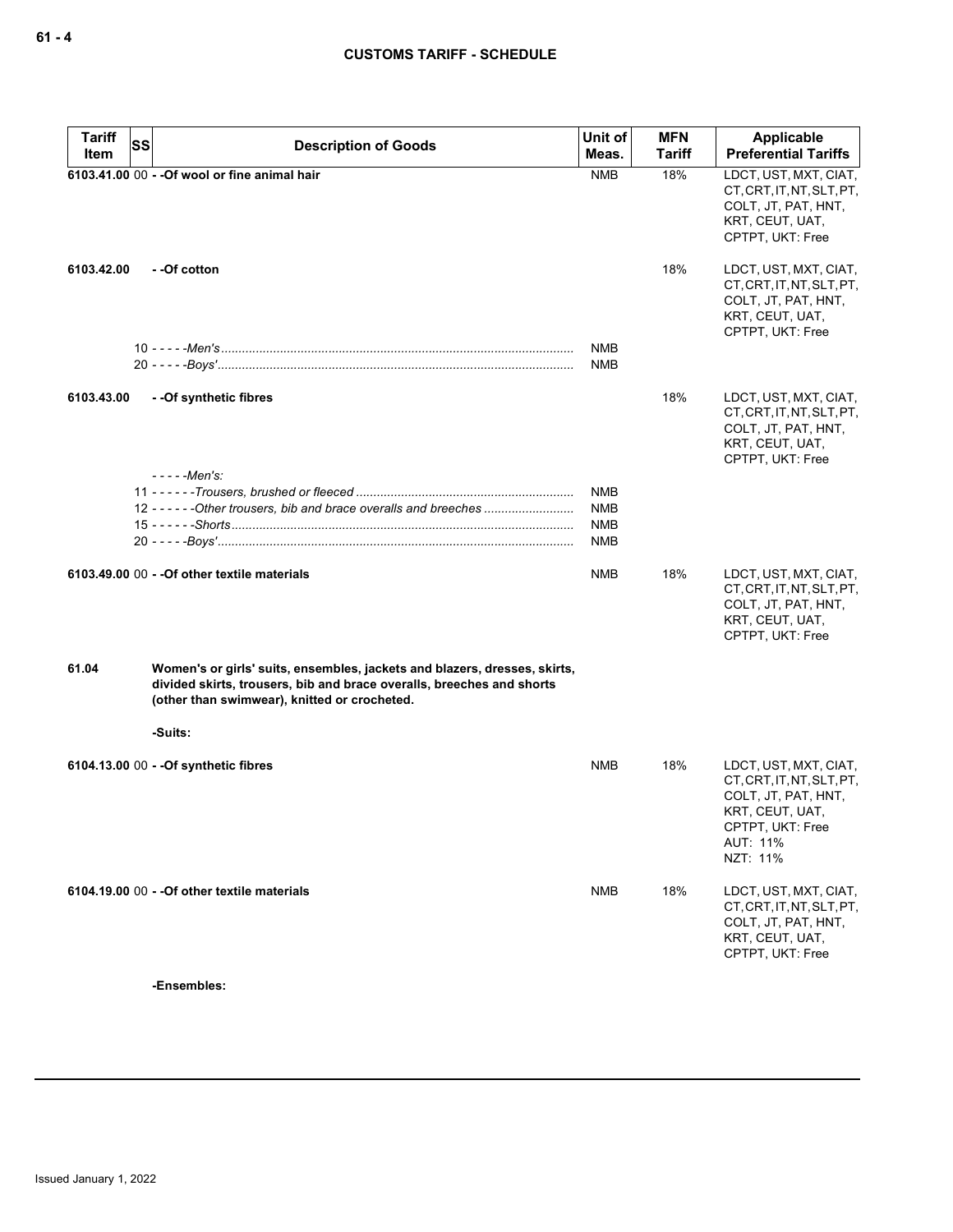| <b>Tariff</b><br><b>Item</b> | <b>SS</b> | <b>Description of Goods</b>                   | Unit of<br>Meas. | <b>MFN</b><br><b>Tariff</b> | <b>Applicable</b><br><b>Preferential Tariffs</b>                                                                                         |
|------------------------------|-----------|-----------------------------------------------|------------------|-----------------------------|------------------------------------------------------------------------------------------------------------------------------------------|
|                              |           | 6104.22.00 00 - - Of cotton                   | <b>NMB</b>       | 18%                         | LDCT, UST, MXT, CIAT,<br>CT, CRT, IT, NT, SLT, PT,<br>COLT, JT, PAT, HNT,<br>KRT, CEUT, UAT,<br>CPTPT, UKT: Free<br>AUT: 11%<br>NZT: 11% |
|                              |           | 6104.23.00 00 - - Of synthetic fibres         | <b>NMB</b>       | 18%                         | LDCT, UST, MXT, CIAT,<br>CT, CRT, IT, NT, SLT, PT,<br>COLT, JT, PAT, HNT,<br>KRT, CEUT, UAT,<br>CPTPT, UKT: Free<br>AUT: 11%<br>NZT: 11% |
|                              |           | 6104.29.00 00 - - Of other textile materials  | <b>NMB</b>       | 18%                         | LDCT, UST, MXT, CIAT,<br>CT, CRT, IT, NT, SLT, PT,<br>COLT, JT, PAT, HNT,<br>KRT, CEUT, UAT,<br>CPTPT, UKT: Free<br>AUT: 11%<br>NZT: 11% |
|                              |           | -Jackets and blazers:                         |                  |                             |                                                                                                                                          |
|                              |           | 6104.31.00 00 - - Of wool or fine animal hair | <b>NMB</b>       | 18%                         | LDCT, UST, MXT, CIAT,<br>CT, CRT, IT, NT, SLT, PT,<br>COLT, JT, PAT, HNT,<br>KRT, CEUT, UAT,<br>CPTPT, UKT: Free<br>AUT: 11%<br>NZT: 11% |
|                              |           | 6104.32.00 00 - - Of cotton                   | <b>NMB</b>       | 18%                         | LDCT, UST, MXT, CIAT,<br>CT, CRT, IT, NT, SLT, PT,<br>COLT, JT, PAT, HNT,<br>KRT, CEUT, UAT,<br>CPTPT, UKT: Free<br>AUT: 11%<br>NZT: 11% |
|                              |           | 6104.33.00 00 - - Of synthetic fibres         | <b>NMB</b>       | 18%                         | LDCT, UST, MXT, CIAT,<br>CT, CRT, IT, NT, SLT, PT,<br>COLT, JT, PAT, HNT,<br>KRT, CEUT, UAT,<br>CPTPT, UKT: Free<br>AUT: 11%<br>NZT: 11% |
| 6104.39                      |           | - - Of other textile materials                |                  |                             |                                                                                                                                          |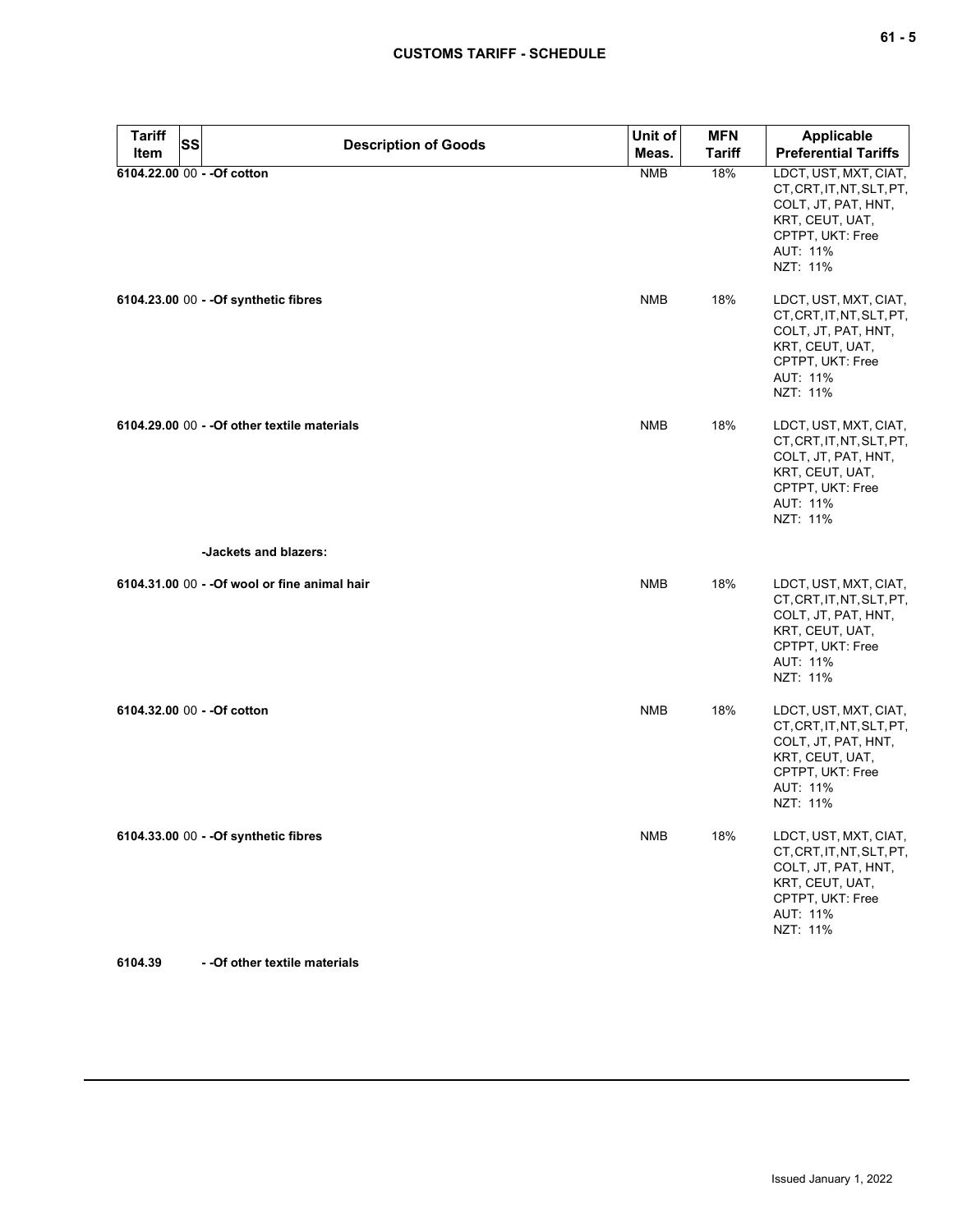| <b>Tariff</b><br>SS       |                                               | Unit of                                | <b>MFN</b>    | Applicable                                                                                                                               |
|---------------------------|-----------------------------------------------|----------------------------------------|---------------|------------------------------------------------------------------------------------------------------------------------------------------|
| Item                      | <b>Description of Goods</b>                   | Meas.                                  | <b>Tariff</b> | <b>Preferential Tariffs</b>                                                                                                              |
|                           | 6104.39.10 00 - - - Of artificial fibres      | <b>NMB</b>                             | 18%           | LDCT, UST, MXT, CIAT,<br>CT, CRT, IT, NT, SLT, PT,<br>COLT, JT, PAT, HNT,<br>KRT, CEUT, UAT,<br>CPTPT, UKT: Free<br>AUT: 11%<br>NZT: 11% |
| 6104.39.90 00 - - - Other |                                               | <b>NMB</b>                             | 18%           | LDCT, UST, MXT, CIAT,<br>CT, CRT, IT, NT, SLT, PT,<br>COLT, JT, PAT, HNT,<br>KRT, CEUT, UAT,<br>CPTPT, UKT: Free<br>AUT: 11%<br>NZT: 11% |
|                           | -Dresses:                                     |                                        |               |                                                                                                                                          |
|                           | 6104.41.00 00 - - Of wool or fine animal hair | <b>NMB</b>                             | 18%           | LDCT, UST, MXT, CIAT,<br>CT, CRT, IT, NT, SLT, PT,<br>COLT, JT, PAT, HNT,<br>KRT, CEUT, UAT,<br>CPTPT, UKT: Free                         |
| 6104.42.00                | --Of cotton                                   |                                        | 18%           | LDCT, UST, MXT, CIAT,<br>CT, CRT, IT, NT, SLT, PT,<br>COLT, JT, PAT, HNT,<br>KRT, CEUT, UAT,<br>CPTPT, UKT: Free<br>AUT: 11%<br>NZT: 11% |
|                           |                                               | <b>NMB</b>                             |               |                                                                                                                                          |
|                           | $---Other:$                                   | <b>NMB</b>                             |               |                                                                                                                                          |
|                           |                                               | <b>NMB</b>                             |               |                                                                                                                                          |
| 6104.43.00                | - - Of synthetic fibres                       |                                        | 18%           | LDCT, UST, MXT, CIAT,<br>CT, CRT, IT, NT, SLT, PT,<br>COLT, JT, PAT, HNT,<br>KRT, CEUT, UAT,<br>CPTPT, UKT: Free<br>AUT: 11%<br>NZT: 11% |
|                           |                                               | <b>NMB</b><br><b>NMB</b><br><b>NMB</b> |               |                                                                                                                                          |
|                           | 6104.44.00 00 - - Of artificial fibres        | NMB                                    | 18%           | LDCT, UST, MXT, CIAT,<br>CT, CRT, IT, NT, SLT, PT,<br>COLT, JT, PAT, HNT,<br>KRT, CEUT, UAT,<br>CPTPT, UKT: Free                         |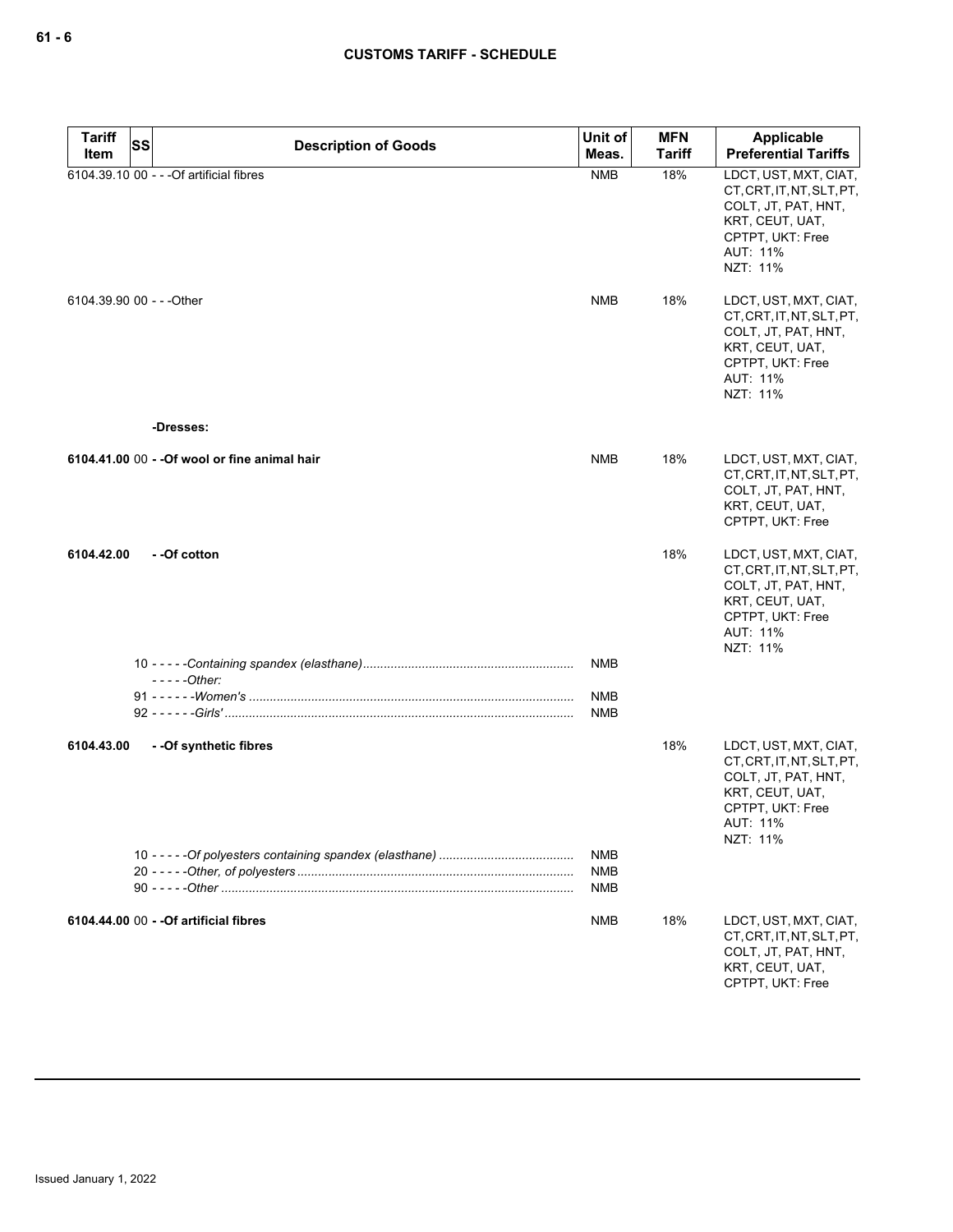| <b>Tariff</b><br>SS<br>Item | <b>Description of Goods</b>                             | Unit of<br>Meas. | <b>MFN</b><br><b>Tariff</b> | Applicable<br><b>Preferential Tariffs</b>                                                                                                |
|-----------------------------|---------------------------------------------------------|------------------|-----------------------------|------------------------------------------------------------------------------------------------------------------------------------------|
|                             | 6104.49.00 00 - - Of other textile materials            | <b>NMB</b>       | 18%                         | LDCT, UST, MXT, CIAT,<br>CT, CRT, IT, NT, SLT, PT,<br>COLT, JT, PAT, HNT,<br>KRT, CEUT, UAT,<br>CPTPT, UKT: Free                         |
|                             | -Skirts and divided skirts:                             |                  |                             |                                                                                                                                          |
|                             | 6104.51.00 00 - - Of wool or fine animal hair           | <b>NMB</b>       | 18%                         | LDCT, UST, MXT, CIAT,<br>CT, CRT, IT, NT, SLT, PT,<br>COLT, JT, PAT, HNT,<br>KRT, CEUT, UAT,<br>CPTPT, UKT: Free<br>AUT: 11%<br>NZT: 11% |
| 6104.52.00 00 - - Of cotton |                                                         | <b>NMB</b>       | 18%                         | LDCT, UST, MXT, CIAT,<br>CT, CRT, IT, NT, SLT, PT,<br>COLT, JT, PAT, HNT,<br>KRT, CEUT, UAT,<br>CPTPT, UKT: Free<br>AUT: 11%<br>NZT: 11% |
|                             | 6104.53.00 00 - - Of synthetic fibres                   | <b>NMB</b>       | 18%                         | LDCT, UST, MXT, CIAT,<br>CT, CRT, IT, NT, SLT, PT,<br>COLT, JT, PAT, HNT,<br>KRT, CEUT, UAT,<br>CPTPT, UKT: Free<br>AUT: 11%<br>NZT: 11% |
| 6104.59                     | - - Of other textile materials                          |                  |                             |                                                                                                                                          |
|                             | 6104.59.10 00 - - - Of artificial fibres                | <b>NMB</b>       | 18%                         | LDCT, UST, MXT, CIAT,<br>CT, CRT, IT, NT, SLT, PT,<br>COLT, JT, PAT, HNT,<br>KRT, CEUT, UAT,<br>CPTPT, UKT: Free                         |
| 6104.59.90 00 - - - Other   |                                                         | NMB              | 18%                         | LDCT, UST, MXT, CIAT,<br>CI, CRI, II, NI, SLI, PI,<br>COLT, JT, PAT, HNT,<br>KRT, CEUT, UAT,<br>CPTPT, UKT: Free                         |
|                             | -Trousers, bib and brace overalls, breeches and shorts: |                  |                             |                                                                                                                                          |
|                             | 6104.61.00 00 - - Of wool or fine animal hair           | <b>NMB</b>       | 18%                         | LDCT, UST, MXT, CIAT,<br>CT, CRT, IT, NT, SLT, PT,<br>COLT, JT, PAT, HNT,<br>KRT, CEUT, UAT,<br>CPTPT, UKT: Free<br>AUT: 11%<br>NZT: 11% |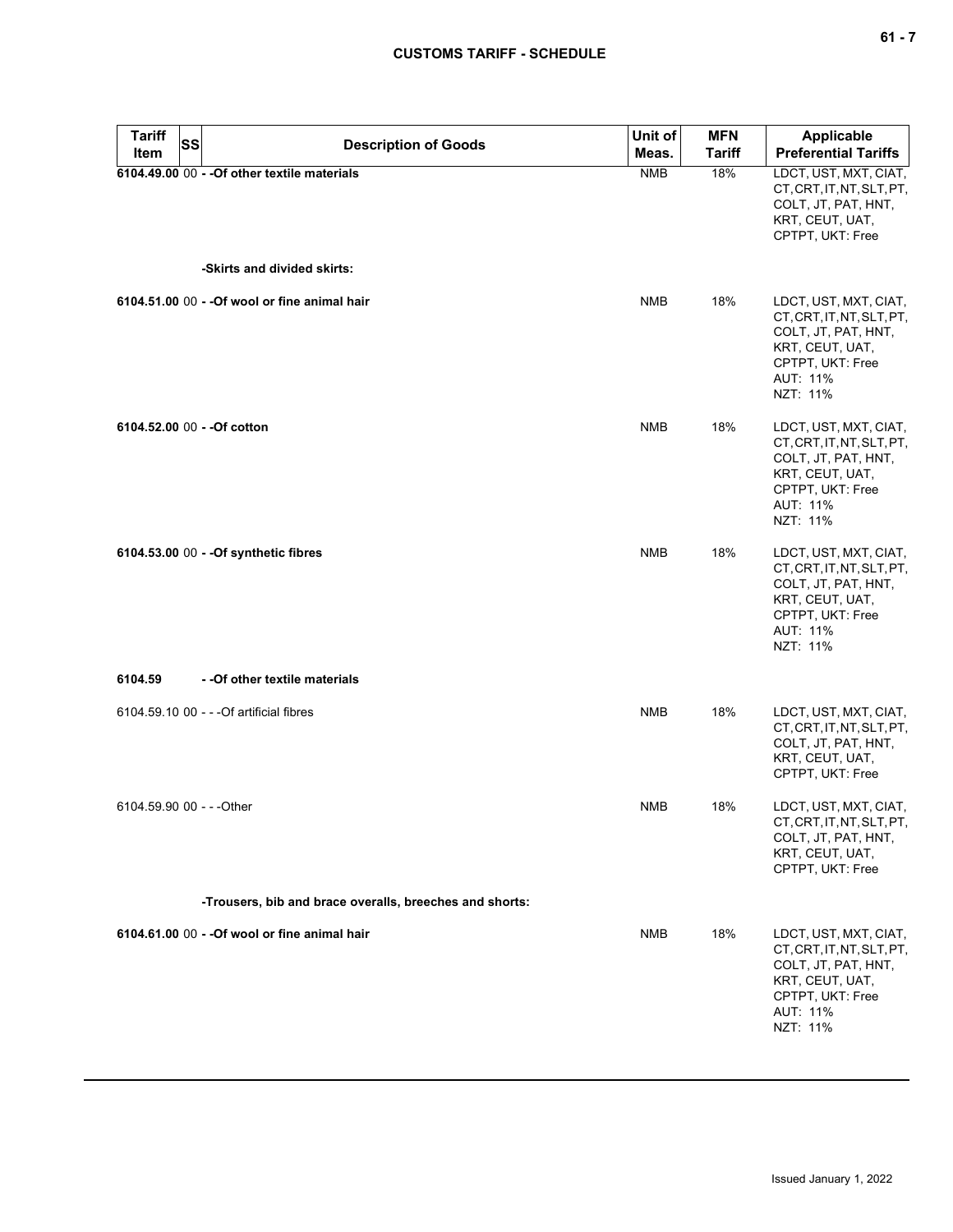| <b>Tariff</b><br>Item | SS | <b>Description of Goods</b>                                                                                      | Unit of<br>Meas.                       | <b>MFN</b><br><b>Tariff</b> | Applicable<br><b>Preferential Tariffs</b>                                                                                                |
|-----------------------|----|------------------------------------------------------------------------------------------------------------------|----------------------------------------|-----------------------------|------------------------------------------------------------------------------------------------------------------------------------------|
| 6104.62.00            |    | --Of cotton<br>- - - - - Other, for women:<br>22 - - - - - - Other trousers, bib and brace overalls and breeches | <b>NMB</b><br><b>NMB</b><br><b>NMB</b> | 18%                         | LDCT, UST, MXT, CIAT,<br>CT, CRT, IT, NT, SLT, PT,<br>COLT, JT, PAT, HNT,<br>KRT, CEUT, UAT,<br>CPTPT, UKT: Free<br>AUT: 11%<br>NZT: 11% |
|                       |    |                                                                                                                  | <b>NMB</b><br><b>NMB</b>               |                             |                                                                                                                                          |
| 6104.63.00            |    | - - Of synthetic fibres                                                                                          |                                        | 18%                         | LDCT, UST, MXT, CIAT,<br>CT, CRT, IT, NT, SLT, PT,<br>COLT, JT, PAT, HNT,<br>KRT, CEUT, UAT,<br>CPTPT, UKT: Free<br>AUT: 11%<br>NZT: 11% |
|                       |    | -----Other, for women:                                                                                           | <b>NMB</b>                             |                             |                                                                                                                                          |
|                       |    |                                                                                                                  | <b>NMB</b><br><b>NMB</b><br><b>NMB</b> |                             |                                                                                                                                          |
|                       |    | 6104.69.00 00 - - Of other textile materials                                                                     | <b>NMB</b>                             | 18%                         | LDCT, UST, MXT, CIAT,<br>CT, CRT, IT, NT, SLT, PT,<br>COLT, JT, PAT, HNT,<br>KRT, CEUT, UAT,<br>CPTPT, UKT: Free<br>AUT: 11%<br>NZT: 11% |
| 61.05                 |    | Men's or boys' shirts, knitted or crocheted.                                                                     |                                        |                             |                                                                                                                                          |
| 6105.10.00            |    | -Of cotton                                                                                                       |                                        | 18%                         | LDCT, UST, MXT, CIAT,<br>CT, CRT, IT, NT, SLT, PT,<br>COLT, JT, PAT, HNT,<br>KRT, CEUT, UAT,<br>CPTPT, UKT: Free<br>AUT: 11%<br>NZT: 11% |
|                       |    |                                                                                                                  | <b>NMB</b><br><b>NMB</b>               |                             |                                                                                                                                          |
| 6105.20.00            |    | -Of man-made fibres                                                                                              |                                        | 18%                         | LDCT, UST, MXT, CIAT,<br>CT.CRT.IT.NT.SLT.PT.<br>COLT, JT, PAT, HNT,<br>KRT, CEUT, UAT,<br>CPTPT, UKT: Free<br>AUT: 11%<br>NZT: 11%      |
|                       |    |                                                                                                                  | <b>NMB</b><br><b>NMB</b><br><b>NMB</b> |                             |                                                                                                                                          |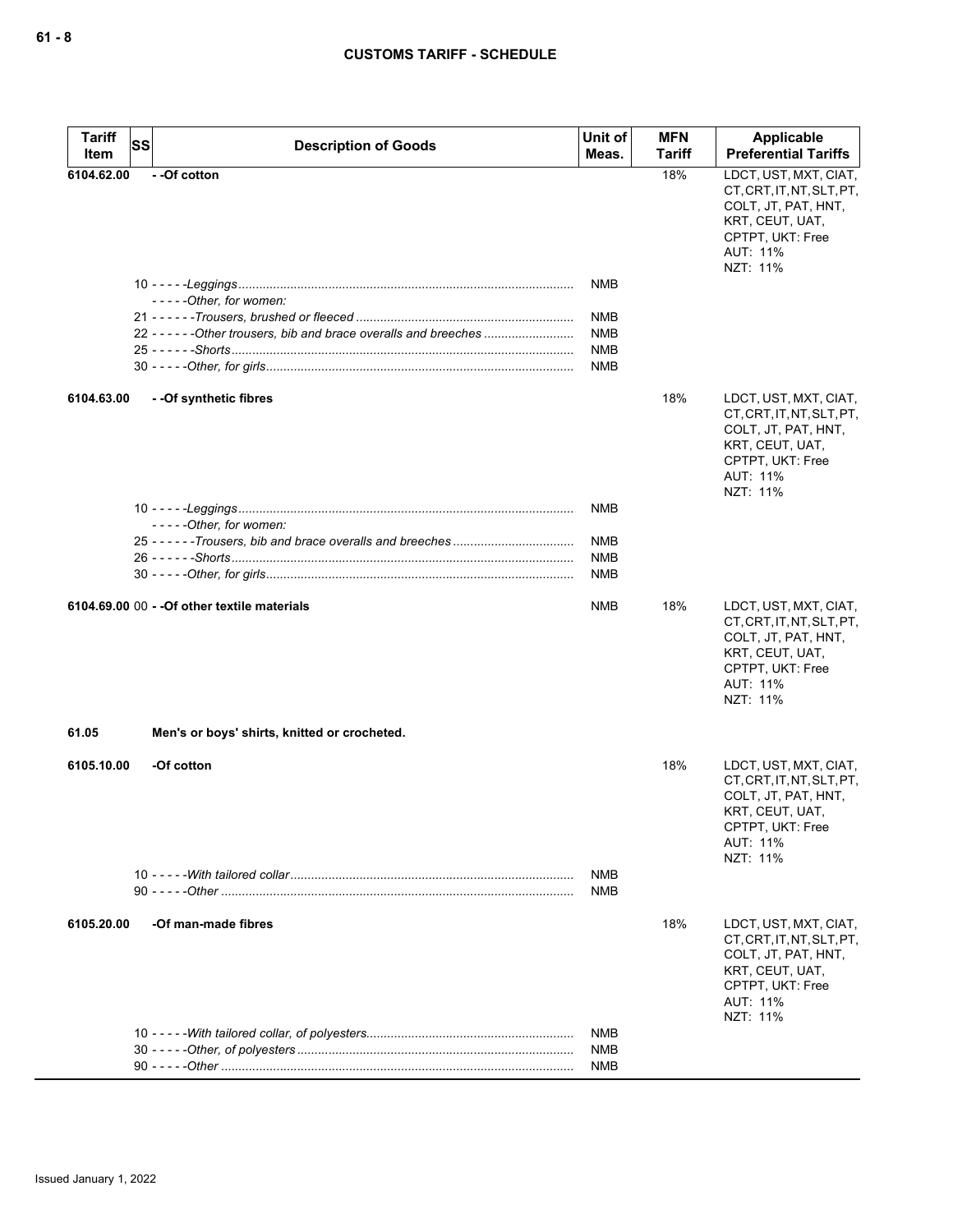| ×<br>۰. |  | ×<br>۰. |
|---------|--|---------|
|---------|--|---------|

| <b>Tariff</b><br><b>SS</b><br>Item | <b>Description of Goods</b>                                                                                                       | Unit of<br>Meas.                       | <b>MFN</b><br><b>Tariff</b> | <b>Applicable</b><br><b>Preferential Tariffs</b>                                                                                         |
|------------------------------------|-----------------------------------------------------------------------------------------------------------------------------------|----------------------------------------|-----------------------------|------------------------------------------------------------------------------------------------------------------------------------------|
|                                    | 6105.90.00 00 - Of other textile materials                                                                                        | <b>NMB</b>                             | 18%                         | LDCT, UST, MXT, CIAT,<br>CT, CRT, IT, NT, SLT, PT,<br>COLT, JT, PAT, HNT,<br>KRT, CEUT, UAT,<br>CPTPT, UKT: Free<br>AUT: 11%<br>NZT: 11% |
| 61.06                              | Women's or girls' blouses, shirts and shirt-blouses, knitted or<br>crocheted.                                                     |                                        |                             |                                                                                                                                          |
| 6106.10.00                         | -Of cotton                                                                                                                        |                                        | 18%                         | LDCT, UST, MXT, CIAT,<br>CT, CRT, IT, NT, SLT, PT,<br>COLT, JT, PAT, HNT,<br>KRT, CEUT, UAT,<br>CPTPT, UKT: Free<br>AUT: 11%<br>NZT: 11% |
|                                    |                                                                                                                                   | <b>NMB</b><br><b>NMB</b>               |                             |                                                                                                                                          |
| 6106.20.00                         | -Of man-made fibres                                                                                                               |                                        | 18%                         | LDCT, UST, MXT, CIAT,<br>CT, CRT, IT, NT, SLT, PT,<br>COLT, JT, PAT, HNT,<br>KRT, CEUT, UAT,<br>CPTPT, UKT: Free<br>AUT: 11%<br>NZT: 11% |
|                                    |                                                                                                                                   | <b>NMB</b><br><b>NMB</b><br><b>NMB</b> |                             |                                                                                                                                          |
|                                    | 6106.90.00 00 - Of other textile materials                                                                                        | <b>NMB</b>                             | 18%                         | LDCT, UST, MXT, CIAT,<br>CT, CRT, IT, NT, SLT, PT,<br>COLT, JT, PAT, HNT,<br>KRT, CEUT, UAT,<br>CPTPT, UKT: Free<br>AUT: 11%<br>NZT: 11% |
| 61.07                              | Men's or boys' underpants, briefs, nightshirts, pyjamas, bathrobes,<br>dressing gowns and similar articles, knitted or crocheted. |                                        |                             |                                                                                                                                          |
|                                    | -Underpants and briefs:                                                                                                           |                                        |                             |                                                                                                                                          |
| 6107.11.00                         | - -Of cotton                                                                                                                      |                                        | 18%                         | LDCT, UST, MXT, CIAT,<br>CT, CRT, IT, NT, SLT, PT,<br>COLT, JT, PAT, HNT,<br>KRT, CEUT, UAT,<br>CPTPT, UKT: Free<br>AUT: 11%<br>NZT: 11% |
|                                    |                                                                                                                                   | <b>NMB</b><br><b>NMB</b>               |                             |                                                                                                                                          |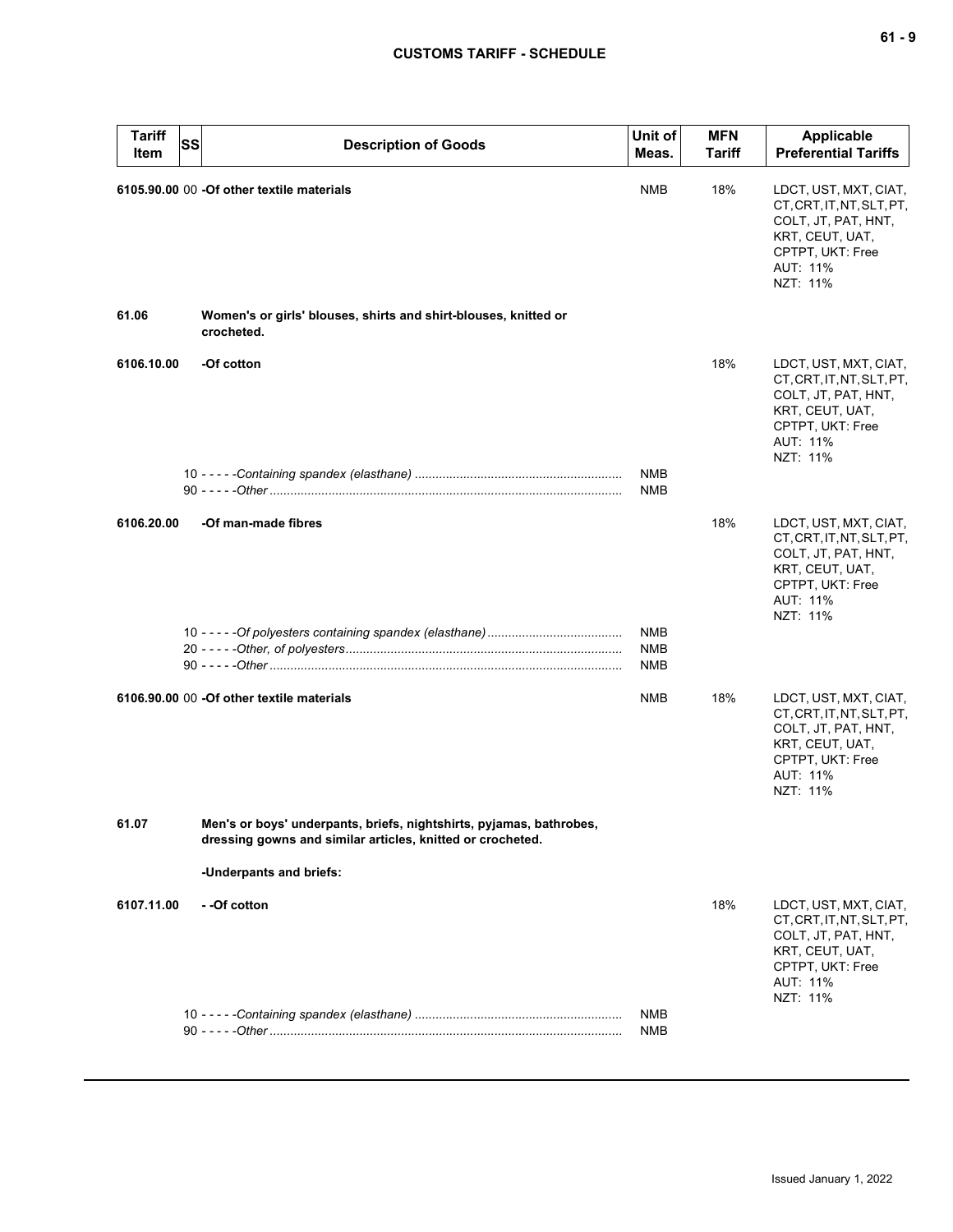| <b>Tariff</b><br><b>SS</b><br>Item | <b>Description of Goods</b>                  | Unit of<br>Meas.         | <b>MFN</b><br><b>Tariff</b> | <b>Applicable</b><br><b>Preferential Tariffs</b>                                                                                         |
|------------------------------------|----------------------------------------------|--------------------------|-----------------------------|------------------------------------------------------------------------------------------------------------------------------------------|
| 6107.12.00                         | - - Of man-made fibres                       |                          | 18%                         | LDCT, UST, MXT, CIAT,<br>CT, CRT, IT, NT, SLT, PT,<br>COLT, JT, PAT, HNT,<br>KRT, CEUT, UAT,<br>CPTPT, UKT: Free<br>AUT: 11%<br>NZT: 11% |
|                                    |                                              | <b>NMB</b><br><b>NMB</b> |                             |                                                                                                                                          |
|                                    | 6107.19.00 00 - - Of other textile materials | NMB                      | 18%                         | LDCT, UST, MXT, CIAT,<br>CT, CRT, IT, NT, SLT, PT,<br>COLT, JT, PAT, HNT,<br>KRT, CEUT, UAT,<br>CPTPT, UKT: Free                         |
|                                    | -Nightshirts and pyjamas:                    |                          |                             |                                                                                                                                          |
| 6107.21.00                         | - -Of cotton                                 |                          | 18%                         | LDCT, UST, MXT, CIAT,<br>CT, CRT, IT, NT, SLT, PT,<br>COLT, JT, PAT, HNT,<br>KRT, CEUT, UAT,<br>CPTPT, UKT: Free<br>AUT: 11%<br>NZT: 11% |
|                                    |                                              | <b>NMB</b><br><b>NMB</b> |                             |                                                                                                                                          |
|                                    | 6107.22.00 00 - - Of man-made fibres         | NMB                      | 18%                         | LDCT, UST, MXT, CIAT,<br>CT, CRT, IT, NT, SLT, PT,<br>COLT, JT, PAT, HNT,<br>KRT, CEUT, UAT,<br>CPTPT, UKT: Free                         |
|                                    | 6107.29.00 00 - - Of other textile materials | <b>NMB</b>               | 18%                         | LDCT, UST, MXT, CIAT,<br>CT, CRT, IT, NT, SLT, PT,<br>COLT, JT, PAT, HNT,<br>KRT, CEUT, UAT,<br>CPTPT, UKT: Free                         |
|                                    | -Other:                                      |                          |                             |                                                                                                                                          |
| 6107.91.00 00 - - Of cotton        |                                              | <b>NMB</b>               | 18%                         | LDCT, UST, MXT, CIAT,<br>CT, CRT, IT, NT, SLT, PT,<br>COLT, JT, PAT, HNT,<br>KRT, CEUT, UAT,<br>CPTPT, UKT: Free<br>AUT: 11%<br>NZT: 11% |
|                                    | 6107.99.00 00 - - Of other textile materials | NMB                      | 18%                         | LDCT, UST, MXT, CIAT,<br>CT, CRT, IT, NT, SLT, PT,<br>COLT, JT, PAT, HNT,<br>KRT, CEUT, UAT,<br>CPTPT, UKT: Free<br>AUT: 11%<br>NZT: 11% |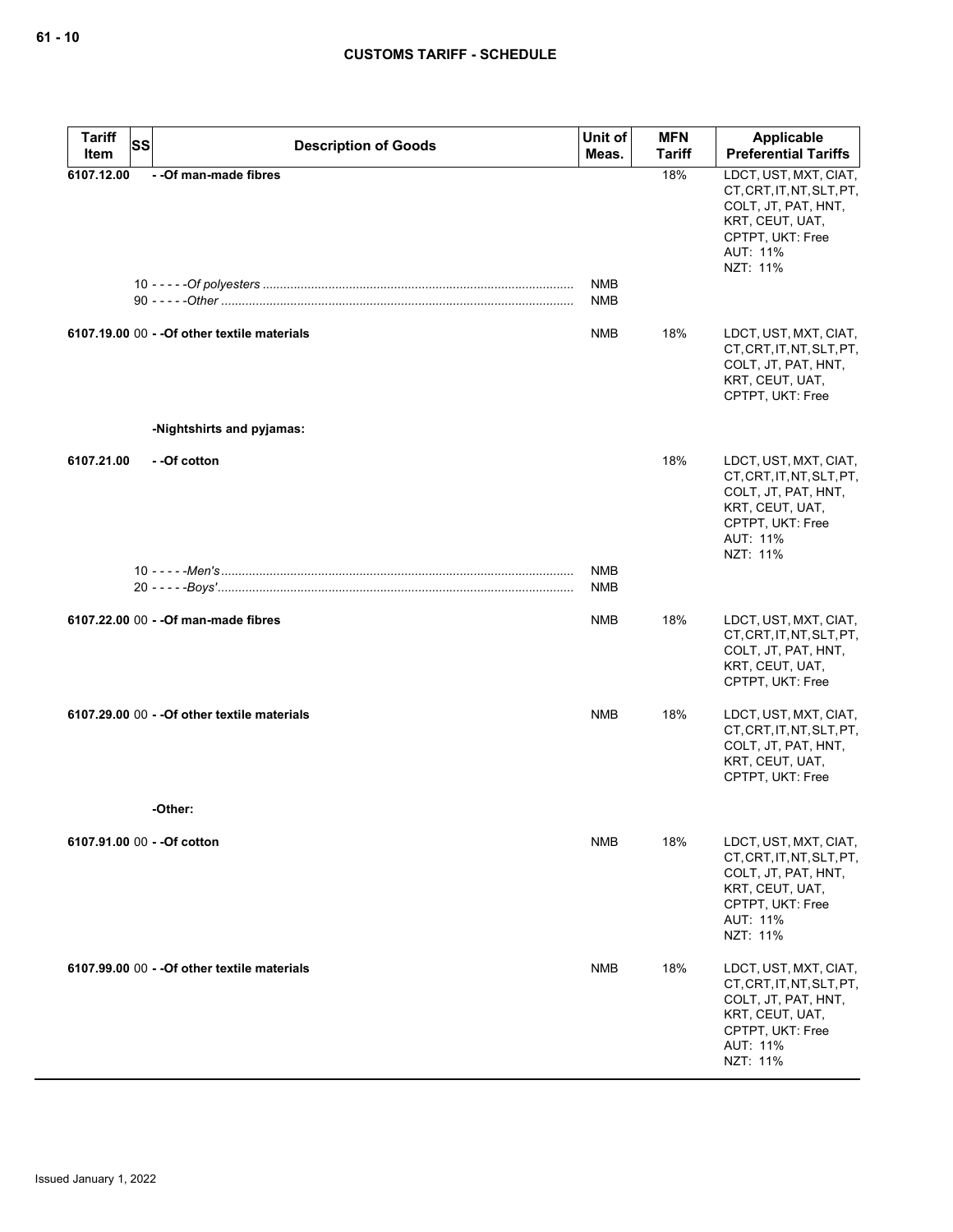| <b>Tariff</b><br>Item | SS<br><b>Description of Goods</b>                                                                                                                                  | Unit of<br>Meas.         | <b>MFN</b><br>Tariff | <b>Applicable</b><br><b>Preferential Tariffs</b>                                                                                         |
|-----------------------|--------------------------------------------------------------------------------------------------------------------------------------------------------------------|--------------------------|----------------------|------------------------------------------------------------------------------------------------------------------------------------------|
| 61.08                 | Women's or girls' slips, petticoats, briefs, panties, nightdresses,<br>pyjamas, négligés, bathrobes, dressing gowns and similar articles,<br>knitted or crocheted. |                          |                      |                                                                                                                                          |
|                       | -Slips and petticoats:                                                                                                                                             |                          |                      |                                                                                                                                          |
|                       | 6108.11.00 00 - - Of man-made fibres                                                                                                                               | <b>NMB</b>               | 18%                  | LDCT, UST, MXT, CIAT,<br>CT, CRT, IT, NT, SLT, PT,<br>COLT, JT, PAT, HNT,<br>KRT, CEUT, UAT,<br>CPTPT, UKT: Free                         |
|                       | 6108.19.00 00 - - Of other textile materials                                                                                                                       | <b>NMB</b>               | 18%                  | LDCT, UST, MXT, CIAT,<br>CT, CRT, IT, NT, SLT, PT,<br>COLT, JT, PAT, HNT,<br>KRT, CEUT, UAT,<br>CPTPT, UKT: Free                         |
|                       | -Briefs and panties:                                                                                                                                               |                          |                      |                                                                                                                                          |
| 6108.21.00            | - -Of cotton                                                                                                                                                       | <b>NMB</b><br><b>NMB</b> | 18%                  | LDCT, UST, MXT, CIAT,<br>CT.CRT.IT.NT.SLT.PT.<br>COLT, JT, PAT, HNT,<br>KRT, CEUT, UAT,<br>CPTPT, UKT: Free                              |
| 6108.22.00            | - - Of man-made fibres                                                                                                                                             |                          | 18%                  | LDCT, UST, MXT, CIAT,<br>CT, CRT, IT, NT, SLT, PT,<br>COLT, JT, PAT, HNT,<br>KRT, CEUT, UAT,<br>CPTPT, UKT: Free                         |
|                       |                                                                                                                                                                    | <b>NMB</b><br><b>NMB</b> |                      |                                                                                                                                          |
|                       | 6108.29.00 00 - - Of other textile materials                                                                                                                       | NMB                      | 18%                  | LDCT, UST, MXT, CIAT,<br>CT, CRT, IT, NT, SLT, PT,<br>COLT, JT, PAT, HNT,<br>KRT, CEUT, UAT,<br>CPTPT, UKT: Free                         |
|                       | -Nightdresses and pyjamas:                                                                                                                                         |                          |                      |                                                                                                                                          |
| 6108.31.00            | - - Of cotton                                                                                                                                                      |                          | 18%                  | LDCT, UST, MXT, CIAT,<br>CT, CRT, IT, NT, SLT, PT,<br>COLT, JT, PAT, HNT,<br>KRT, CEUT, UAT,<br>CPTPT, UKT: Free<br>AUT: 11%<br>NZT: 11% |
|                       |                                                                                                                                                                    | NMB<br>NMB               |                      |                                                                                                                                          |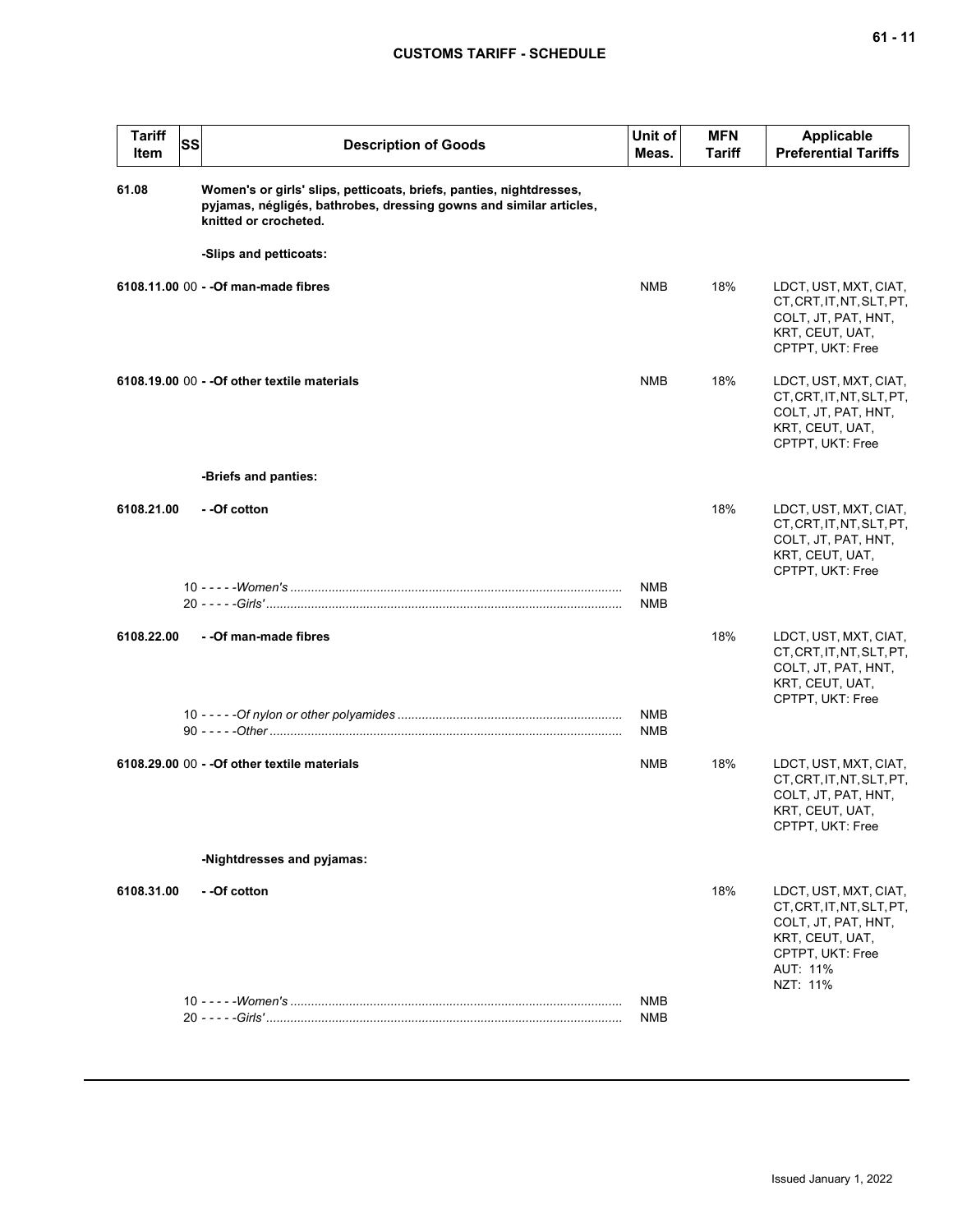| <b>Tariff</b><br><b>SS</b><br>Item | <b>Description of Goods</b>                                                        | Unit of<br>Meas.                       | <b>MFN</b><br><b>Tariff</b> | <b>Applicable</b><br><b>Preferential Tariffs</b>                                                                                         |
|------------------------------------|------------------------------------------------------------------------------------|----------------------------------------|-----------------------------|------------------------------------------------------------------------------------------------------------------------------------------|
| 6108.32.00                         | - - Of man-made fibres<br>$---Of polyssters:$                                      |                                        | 18%                         | LDCT, UST, MXT, CIAT,<br>CT, CRT, IT, NT, SLT, PT,<br>COLT, JT, PAT, HNT,<br>KRT, CEUT, UAT,<br>CPTPT, UKT: Free<br>AUT: 11%<br>NZT: 11% |
|                                    |                                                                                    | <b>NMB</b><br><b>NMB</b><br><b>NMB</b> |                             |                                                                                                                                          |
|                                    | 6108.39.00 00 - - Of other textile materials                                       | <b>NMB</b>                             | 18%                         | LDCT, UST, MXT, CIAT,<br>CT, CRT, IT, NT, SLT, PT,<br>COLT, JT, PAT, HNT,<br>KRT, CEUT, UAT,<br>CPTPT, UKT: Free                         |
|                                    | -Other:                                                                            |                                        |                             |                                                                                                                                          |
| 6108.91.00 00 - - Of cotton        |                                                                                    | <b>NMB</b>                             | 18%                         | LDCT, UST, MXT, CIAT,<br>CT, CRT, IT, NT, SLT, PT,<br>COLT, JT, PAT, HNT,<br>KRT, CEUT, UAT,<br>CPTPT, UKT: Free<br>AUT: 11%<br>NZT: 11% |
|                                    | 6108.92.00 00 - - Of man-made fibres                                               | <b>NMB</b>                             | 18%                         | LDCT, UST, MXT, CIAT,<br>CT, CRT, IT, NT, SLT, PT,<br>COLT, JT, PAT, HNT,<br>KRT, CEUT, UAT,<br>CPTPT, UKT: Free<br>AUT: 11%<br>NZT: 11% |
|                                    | 6108.99.00 00 - - Of other textile materials                                       | <b>NMB</b>                             | 18%                         | LDCT, UST, MXT, CIAT,<br>CT, CRT, IT, NT, SLT, PT,<br>COLT, JT, PAT, HNT,<br>KRT, CEUT, UAT,<br>CPTPT, UKT: Free<br>AUT: 11%<br>NZT: 11% |
| 61.09                              | T-shirts, singlets and other vests, knitted or crocheted.                          |                                        |                             |                                                                                                                                          |
| 6109.10.00                         | -Of cotton<br>-----Men's or boys':                                                 |                                        | 18%                         | LDCT, UST, MXT, CIAT,<br>CT, CRT, IT, NT, SLT, PT,<br>COLT, JT, PAT, HNT,<br>KRT, CEUT, UAT,<br>CPTPT, UKT: Free<br>AUT: 11%<br>NZT: 11% |
|                                    | 11 - - - - - - T-shirts, all white, short sleeves, hemmed bottoms, round neckline, | <b>NMB</b><br><b>NMB</b>               |                             |                                                                                                                                          |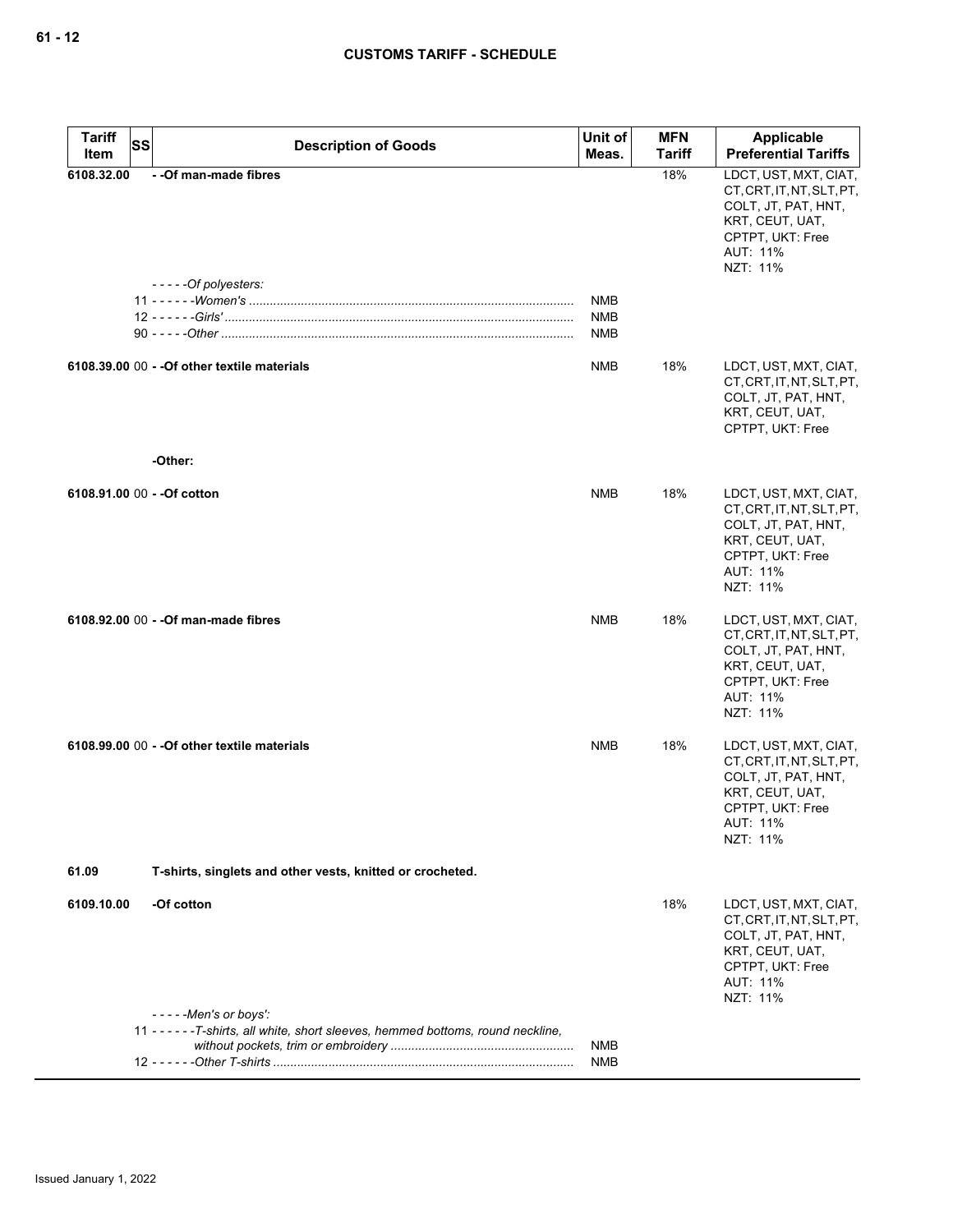| ×<br>۰. |  | ×<br>۰. |
|---------|--|---------|
|---------|--|---------|

| <b>Tariff</b><br><b>Item</b> | SS | <b>Description of Goods</b>                                                                                   | Unit of<br>Meas.                       | <b>MFN</b><br>Tariff | <b>Applicable</b><br><b>Preferential Tariffs</b>                                                                                                     |
|------------------------------|----|---------------------------------------------------------------------------------------------------------------|----------------------------------------|----------------------|------------------------------------------------------------------------------------------------------------------------------------------------------|
|                              |    | -----Women's or girls':<br>21 - - - - - - T-shirts, all white, short sleeves, hemmed bottoms, round neckline, | <b>NMB</b>                             |                      |                                                                                                                                                      |
|                              |    |                                                                                                               | <b>NMB</b><br><b>NMB</b><br><b>NMB</b> |                      |                                                                                                                                                      |
| 6109.90.00                   |    | -Of other textile materials                                                                                   |                                        | 18%                  | LDCT, UST, MXT, CIAT,<br>CT, CRT, IT, NT, SLT, PT,<br>COLT, JT, PAT, HNT,<br>KRT, CEUT, UAT,<br>CPTPT, UKT: Free<br>AUT: 11%<br>NZT: 11%             |
|                              |    |                                                                                                               | <b>NMB</b><br><b>NMB</b>               |                      |                                                                                                                                                      |
| 61.10                        |    | Jerseys, pullovers, cardigans, waistcoats and similar articles, knitted or<br>crocheted.                      |                                        |                      |                                                                                                                                                      |
|                              |    | -Of wool or fine animal hair:                                                                                 |                                        |                      |                                                                                                                                                      |
| 6110.11                      |    | - -Of wool                                                                                                    |                                        |                      |                                                                                                                                                      |
|                              |    | 6110.11.10 00 - - - Women's or girls', valued at not less than \$20/kg                                        | <b>NMB</b>                             | 18%                  | LDCT, UST, MXT, CIAT,<br>CT, CRT, IT, NT, SLT, PT,<br>COLT, JT, PAT, HNT,<br>KRT, CEUT, UAT,<br>CPTPT, UKT: Free<br>AUT: 11%<br>NZT: 11%<br>GPT: 16% |
| 6110.11.90                   |    | ---Other                                                                                                      |                                        | 18%                  | LDCT, UST, MXT, CIAT,<br>CT, CRT, IT, NT, SLT, PT,<br>COLT, JT, PAT, HNT,<br>KRT, CEUT, UAT,<br>CPTPT, UKT: Free<br>AUT: 11%<br>NZT: 11%             |
|                              |    |                                                                                                               | NMB<br>NMB                             |                      |                                                                                                                                                      |
| 6110.12                      |    | - - Of Kashmir (cashmere) goats                                                                               |                                        |                      |                                                                                                                                                      |
|                              |    | 6110.12.10 00 - - - Women's or girls', valued at not less than \$20/kg                                        | <b>NMB</b>                             | 18%                  | LDCT, UST, MXT, CIAT,<br>CT, CRT, IT, NT, SLT, PT,<br>COLT, JT, PAT, HNT,<br>KRT, CEUT, UAT,<br>CPTPT, UKT: Free<br>AUT: 11%<br>NZT: 11%<br>GPT: 16% |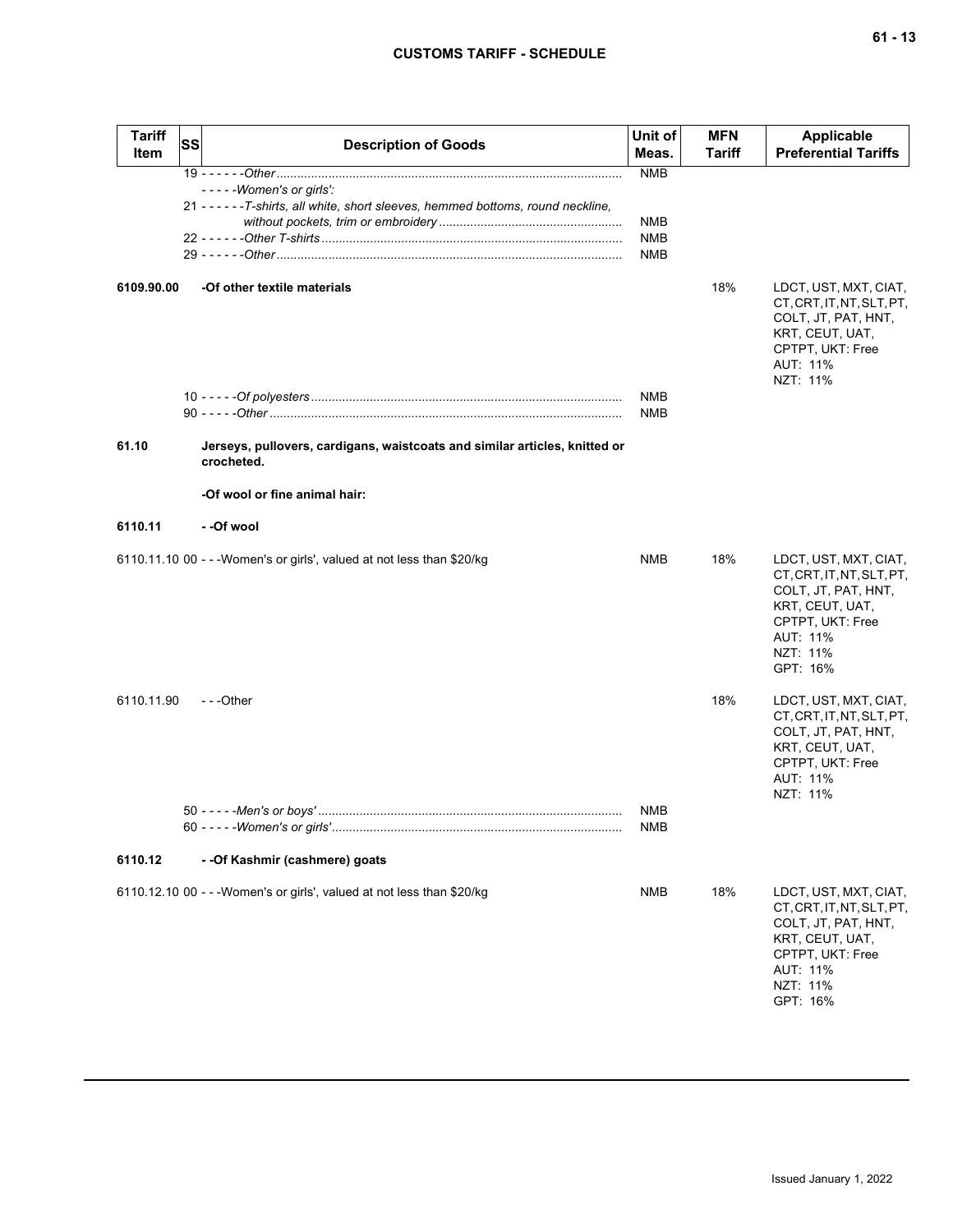| <b>Tariff</b><br>SS<br>Item | <b>Description of Goods</b>                                            | Unit of<br>Meas.         | <b>MFN</b><br><b>Tariff</b> | Applicable<br><b>Preferential Tariffs</b>                                                                                                            |
|-----------------------------|------------------------------------------------------------------------|--------------------------|-----------------------------|------------------------------------------------------------------------------------------------------------------------------------------------------|
| 6110.12.90                  | ---Other                                                               |                          | 18%                         | LDCT, UST, MXT, CIAT,<br>CT, CRT, IT, NT, SLT, PT,<br>COLT, JT, PAT, HNT,<br>KRT, CEUT, UAT,<br>CPTPT, UKT: Free<br>AUT: 11%<br>NZT: 11%             |
|                             |                                                                        | <b>NMB</b><br><b>NMB</b> |                             |                                                                                                                                                      |
| 6110.19                     | --Other                                                                |                          |                             |                                                                                                                                                      |
|                             | 6110.19.10 00 - - - Women's or girls', valued at not less than \$20/kg | <b>NMB</b>               | 18%                         | LDCT, UST, MXT, CIAT,<br>CT, CRT, IT, NT, SLT, PT,<br>COLT, JT, PAT, HNT,<br>KRT, CEUT, UAT,<br>CPTPT, UKT: Free<br>AUT: 11%<br>NZT: 11%<br>GPT: 16% |
| 6110.19.90 00 - - - Other   |                                                                        | <b>NMB</b>               | 18%                         | LDCT, UST, MXT, CIAT,<br>CT, CRT, IT, NT, SLT, PT,<br>COLT, JT, PAT, HNT,<br>KRT, CEUT, UAT,<br>CPTPT, UKT: Free<br>AUT: 11%<br>NZT: 11%             |
| 6110.20.00                  | -Of cotton                                                             |                          | 18%                         | LDCT, UST, MXT, CIAT,<br>CT, CRT, IT, NT, SLT, PT,<br>COLT, JT, PAT, HNT,<br>KRT, CEUT, UAT,<br>CPTPT, UKT: Free<br>AUT: 11%<br>NZT: 11%             |
|                             | -----Brushed or fleeced:                                               | NMB                      |                             |                                                                                                                                                      |
|                             | -----Other, containing spandex (elasthane):                            | <b>NMB</b>               |                             |                                                                                                                                                      |
|                             | $---Other:$                                                            | <b>NMB</b><br>NMB        |                             |                                                                                                                                                      |
|                             |                                                                        | <b>NMB</b><br><b>NMB</b> |                             |                                                                                                                                                      |
| 6110.30.00                  | -Of man-made fibres<br>-----Of acrylic or modacrylic:                  |                          | 18%                         | LDCT, UST, MXT, CIAT,<br>CT, CRT, IT, NT, SLT, PT,<br>COLT, JT, PAT, HNT,<br>KRT, CEUT, UAT,<br>CPTPT, UKT: Free<br>AUT: 11%<br>NZT: 11%             |
|                             | -----Other, brushed or fleeced:                                        | <b>NMB</b><br><b>NMB</b> |                             |                                                                                                                                                      |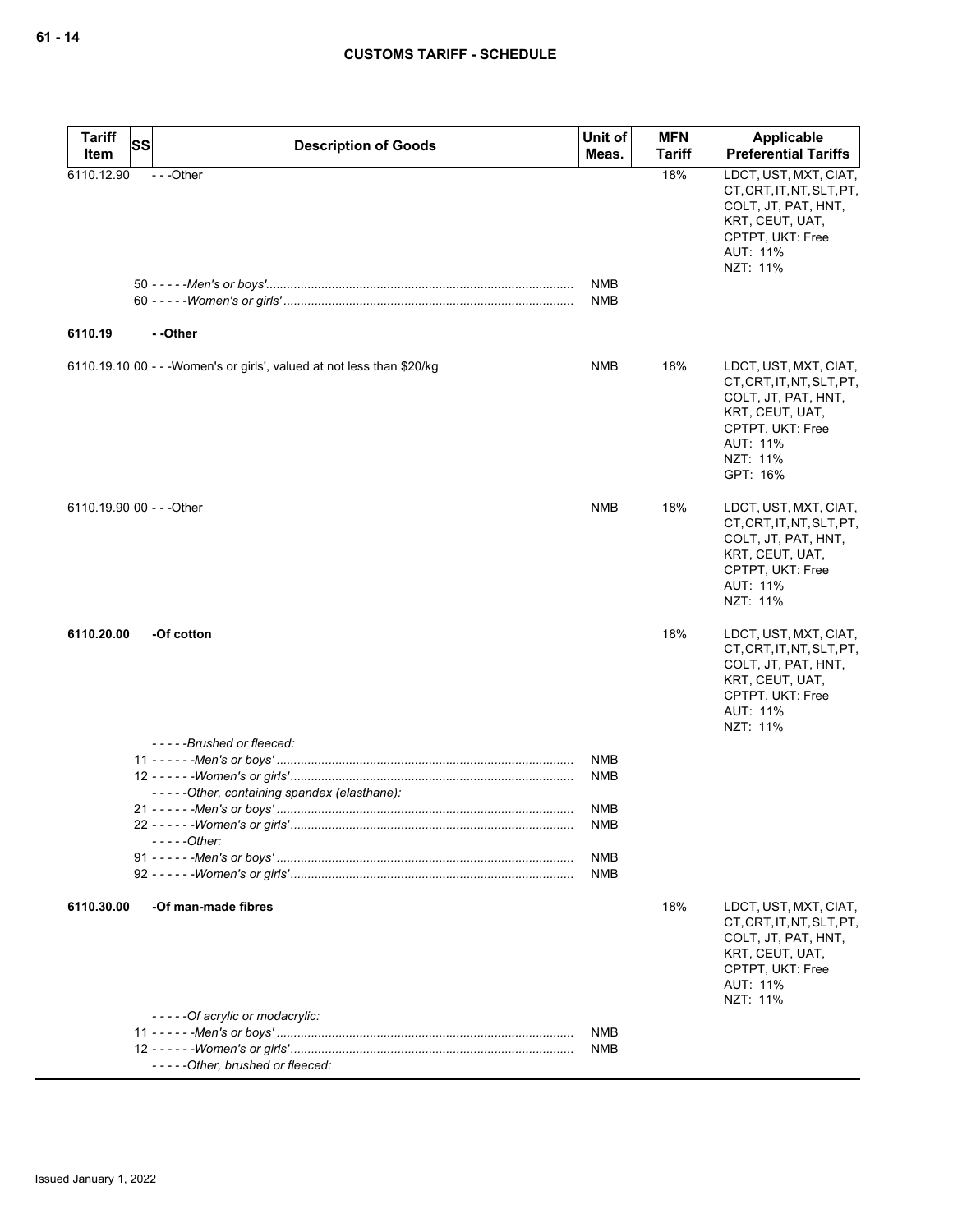| ۰.<br>× |  | ۰. |
|---------|--|----|
|---------|--|----|

| <b>Tariff</b><br>Item | SS | <b>Description of Goods</b>                                           | Unit of<br>Meas.                                     | <b>MFN</b><br>Tariff | <b>Applicable</b><br><b>Preferential Tariffs</b>                                                                                         |
|-----------------------|----|-----------------------------------------------------------------------|------------------------------------------------------|----------------------|------------------------------------------------------------------------------------------------------------------------------------------|
|                       |    |                                                                       | <b>NMB</b><br><b>NMB</b>                             |                      |                                                                                                                                          |
|                       |    | -----Other, containing spandex (elasthane):<br>- - - - - Other:       | <b>NMB</b><br><b>NMB</b>                             |                      |                                                                                                                                          |
|                       |    |                                                                       | <b>NMB</b><br><b>NMB</b>                             |                      |                                                                                                                                          |
|                       |    | 6110.90.00 00 -Of other textile materials                             | <b>NMB</b>                                           | 18%                  | LDCT, UST, MXT, CIAT,<br>CT.CRT.IT.NT.SLT.PT.<br>COLT, JT, PAT, HNT,<br>KRT, CEUT, UAT,<br>CPTPT, UKT: Free<br>AUT: 11%<br>NZT: 11%      |
| 61.11                 |    | Babies' garments and clothing accessories, knitted or crocheted.      |                                                      |                      |                                                                                                                                          |
| 6111.20.00            |    | -Of cotton                                                            |                                                      | Free                 | AUT, NZT, LDCT, UST,<br>MXT, CIAT, CT, CRT, IT,<br>NT, SLT, PT, COLT, JT,<br>PAT, HNT, KRT, CEUT,<br>UAT, CPTPT, UKT: Free               |
|                       |    | 10 - - - - - Trousers, bib and brace overalls, breeches and coveralls | <b>NMB</b><br><b>NMB</b><br><b>NMB</b><br><b>NMB</b> |                      |                                                                                                                                          |
|                       |    | 6111.30.00 00 -Of synthetic fibres                                    | <b>NMB</b>                                           | Free                 | AUT, NZT, LDCT, UST,<br>MXT, CIAT, CT, CRT, IT,<br>NT, SLT, PT, COLT, JT,<br>PAT, HNT, KRT, CEUT,<br>UAT, CPTPT, UKT: Free               |
|                       |    | 6111.90.00 00 - Of other textile materials                            | <b>NMB</b>                                           | Free                 | AUT, NZT, LDCT, UST,<br>MXT, CIAT, CT, CRT, IT,<br>NT, SLT, PT, COLT, JT,<br>PAT, HNT, KRT, CEUT,<br>UAT, CPTPT, UKT: Free               |
| 61.12                 |    | Track suits, ski suits and swimwear, knitted or crocheted.            |                                                      |                      |                                                                                                                                          |
|                       |    | -Track suits:                                                         |                                                      |                      |                                                                                                                                          |
|                       |    | 6112.11.00 00 - - Of cotton                                           | <b>NMB</b>                                           | 18%                  | LDCT, UST, MXT, CIAT,<br>CT, CRT, IT, NT, SLT, PT,<br>COLT, JT, PAT, HNT,<br>KRT, CEUT, UAT,<br>CPTPT, UKT: Free<br>AUT: 11%<br>NZT: 11% |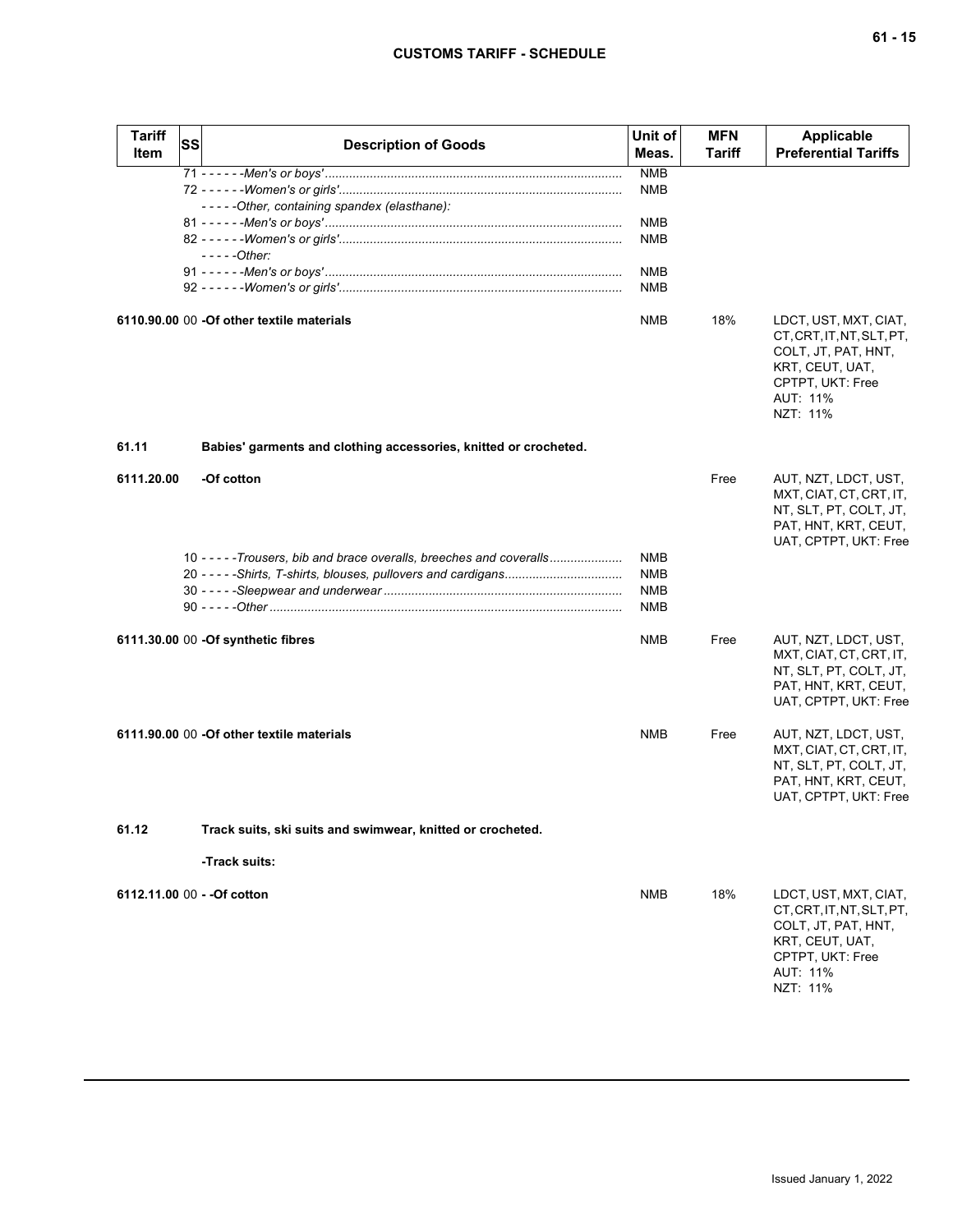| <b>Tariff</b><br><b>SS</b> | <b>Description of Goods</b>                  | Unit of    | <b>MFN</b>    | Applicable                                                                                                                               |
|----------------------------|----------------------------------------------|------------|---------------|------------------------------------------------------------------------------------------------------------------------------------------|
| Item                       |                                              | Meas.      | <b>Tariff</b> | <b>Preferential Tariffs</b>                                                                                                              |
|                            | 6112.12.00 00 - - Of synthetic fibres        | <b>NMB</b> | 18%           | LDCT, UST, MXT, CIAT,<br>CT, CRT, IT, NT, SLT, PT,<br>COLT, JT, PAT, HNT,<br>KRT, CEUT, UAT,<br>CPTPT, UKT: Free<br>AUT: 11%<br>NZT: 11% |
|                            | 6112.19.00 00 - - Of other textile materials | <b>NMB</b> | 18%           | LDCT, UST, MXT, CIAT,<br>CT, CRT, IT, NT, SLT, PT,<br>COLT, JT, PAT, HNT,<br>KRT, CEUT, UAT,<br>CPTPT, UKT: Free<br>AUT: 11%<br>NZT: 11% |
| 6112.20.00 00 -Ski suits   |                                              | <b>NMB</b> | 18%           | LDCT, UST, MXT, CIAT,<br>CT, CRT, IT, NT, SLT, PT,<br>COLT, JT, PAT, HNT,<br>KRT, CEUT, UAT,<br>CPTPT, UKT: Free<br>AUT: 11%<br>NZT: 11% |
|                            | -Men's or boys' swimwear:                    |            |               |                                                                                                                                          |
|                            | 6112.31.00 00 - - Of synthetic fibres        | <b>NMB</b> | 18%           | LDCT, UST, MXT, CIAT,<br>CT, CRT, IT, NT, SLT, PT,<br>COLT, JT, PAT, HNT,<br>KRT, CEUT, UAT,<br>CPTPT, UKT: Free<br>AUT: 11%<br>NZT: 11% |
|                            | 6112.39.00 00 - - Of other textile materials | <b>NMB</b> | 18%           | LDCT, UST, MXT, CIAT,<br>CT, CRT, IT, NT, SLT, PT,<br>COLT, JT, PAT, HNT,<br>KRT, CEUT, UAT,<br>CPTPT, UKT: Free<br>AUT: 11%<br>NZT: 11% |
|                            | -Women's or girls' swimwear:                 |            |               |                                                                                                                                          |
|                            | 6112.41.00 00 - - Of synthetic fibres        | <b>NMB</b> | 18%           | LDCT, UST, MXT, CIAT,<br>CT, CRT, IT, NT, SLT, PT,<br>COLT, JT, PAT, HNT,<br>KRT, CEUT, UAT,<br>CPTPT, UKT: Free<br>AUT: 11%<br>NZT: 11% |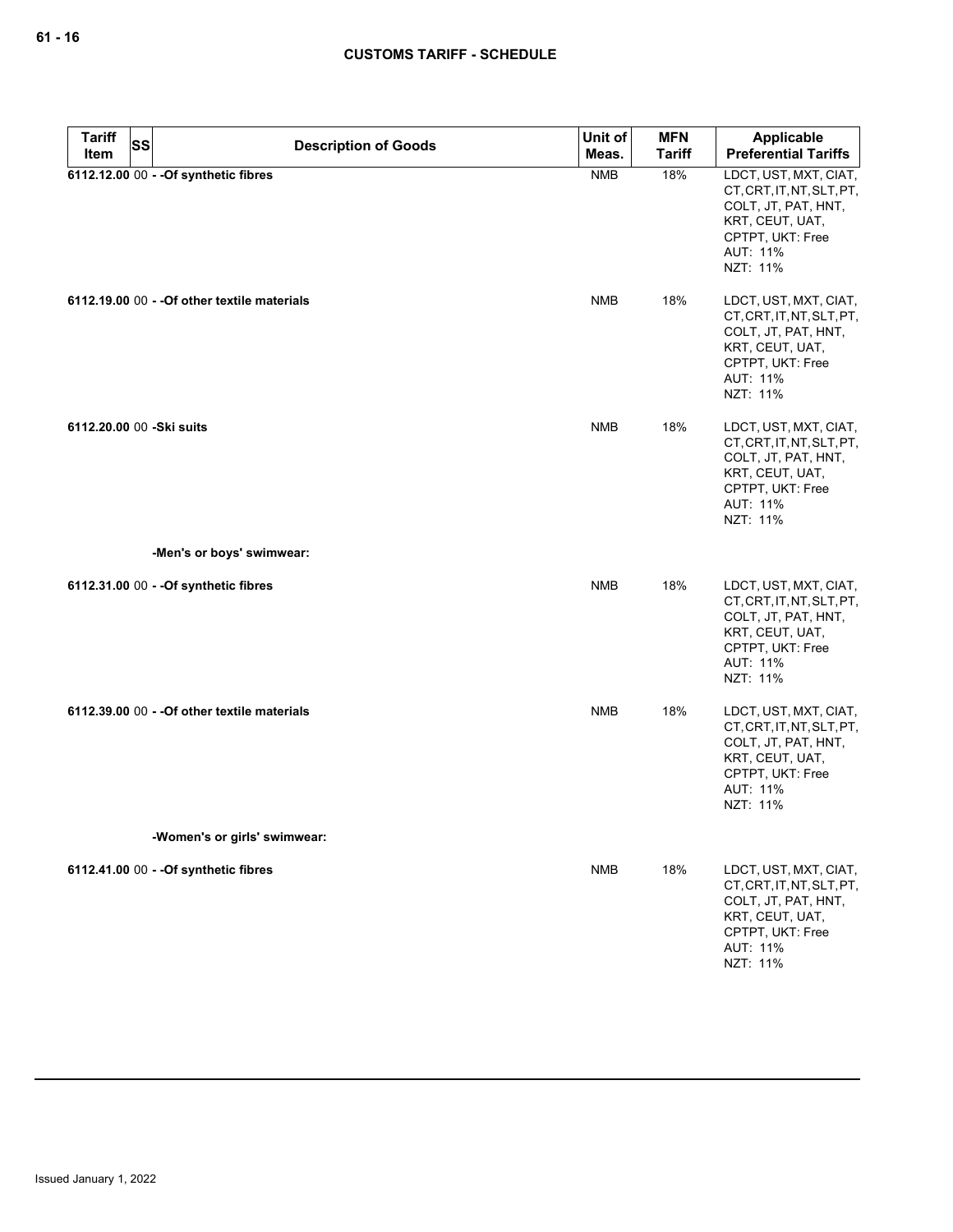| <b>Tariff</b><br>Item | <b>SS</b>                                    | <b>Description of Goods</b>                                                  | Unit of<br>Meas. | <b>MFN</b><br><b>Tariff</b> | Applicable<br><b>Preferential Tariffs</b>                                                                                                |
|-----------------------|----------------------------------------------|------------------------------------------------------------------------------|------------------|-----------------------------|------------------------------------------------------------------------------------------------------------------------------------------|
|                       | 6112.49.00 00 - - Of other textile materials |                                                                              | <b>NMB</b>       | 18%                         | LDCT, UST, MXT, CIAT,<br>CT, CRT, IT, NT, SLT, PT,<br>COLT, JT, PAT, HNT,<br>KRT, CEUT, UAT,<br>CPTPT, UKT: Free<br>AUT: 11%<br>NZT: 11% |
| 6113.00               | 59.06 or 59.07.                              | Garments, made up of knitted or crocheted fabrics of heading 59.03,          |                  |                             |                                                                                                                                          |
|                       |                                              | 6113.00.10 00 - - - Protective suits, to be employed in a noxious atmosphere | <b>NMB</b>       | Free                        | LDCT, GPT, UST, MXT,<br>CIAT, CT, CRT, IT, NT,<br>SLT, PT, COLT, JT, PAT,<br>HNT, KRT, CEUT, UAT,<br>CPTPT, UKT: Free                    |
|                       | 6113.00.20 00 - - - Diving suits             |                                                                              | <b>NMB</b>       | 10%                         | LDCT, UST, MXT, CIAT,<br>CT, CRT, IT, NT, SLT, PT,<br>COLT, JT, PAT, HNT,<br>KRT, CEUT, UAT,<br>CPTPT, UKT: Free<br>GPT: 6%              |
|                       | 6113.00.90 00 - - - Other                    |                                                                              | <b>NMB</b>       | 18%                         | LDCT, UST, MXT, CIAT,<br>CT, CRT, IT, NT, SLT, PT,<br>COLT, JT, PAT, HNT,<br>KRT, CEUT, UAT,<br>CPTPT, UKT: Free<br>AUT: 11%<br>NZT: 11% |
| 61.14                 |                                              | Other garments, knitted or crocheted.                                        |                  |                             |                                                                                                                                          |
|                       | 6114.20.00 00 -Of cotton                     |                                                                              | <b>NMB</b>       | 18%                         | LDCT, UST, MXT, CIAT,<br>CT, CRT, IT, NT, SLT, PT,<br>COLT, JT, PAT, HNT,<br>KRT, CEUT, UAT,<br>CPTPT, UKT: Free<br>AUT: 11%<br>NZT: 11% |
|                       | 6114.30.00 00 -Of man-made fibres            |                                                                              | <b>NMB</b>       | 18%                         | LDCT, UST, MXT, CIAT,<br>CT, CRT, IT, NT, SLT, PT,<br>COLT, JT, PAT, HNT,<br>KRT, CEUT, UAT,<br>CPTPT, UKT: Free<br>AUT: 11%<br>NZT: 11% |
|                       | 6114.90.00 00 - Of other textile materials   |                                                                              | <b>NMB</b>       | 18%                         | LDCT, UST, MXT, CIAT,<br>CT, CRT, IT, NT, SLT, PT,<br>COLT, JT, PAT, HNT,<br>KRT, CEUT, UAT,<br>CPTPT, UKT: Free<br>AUT: 11%<br>NZT: 11% |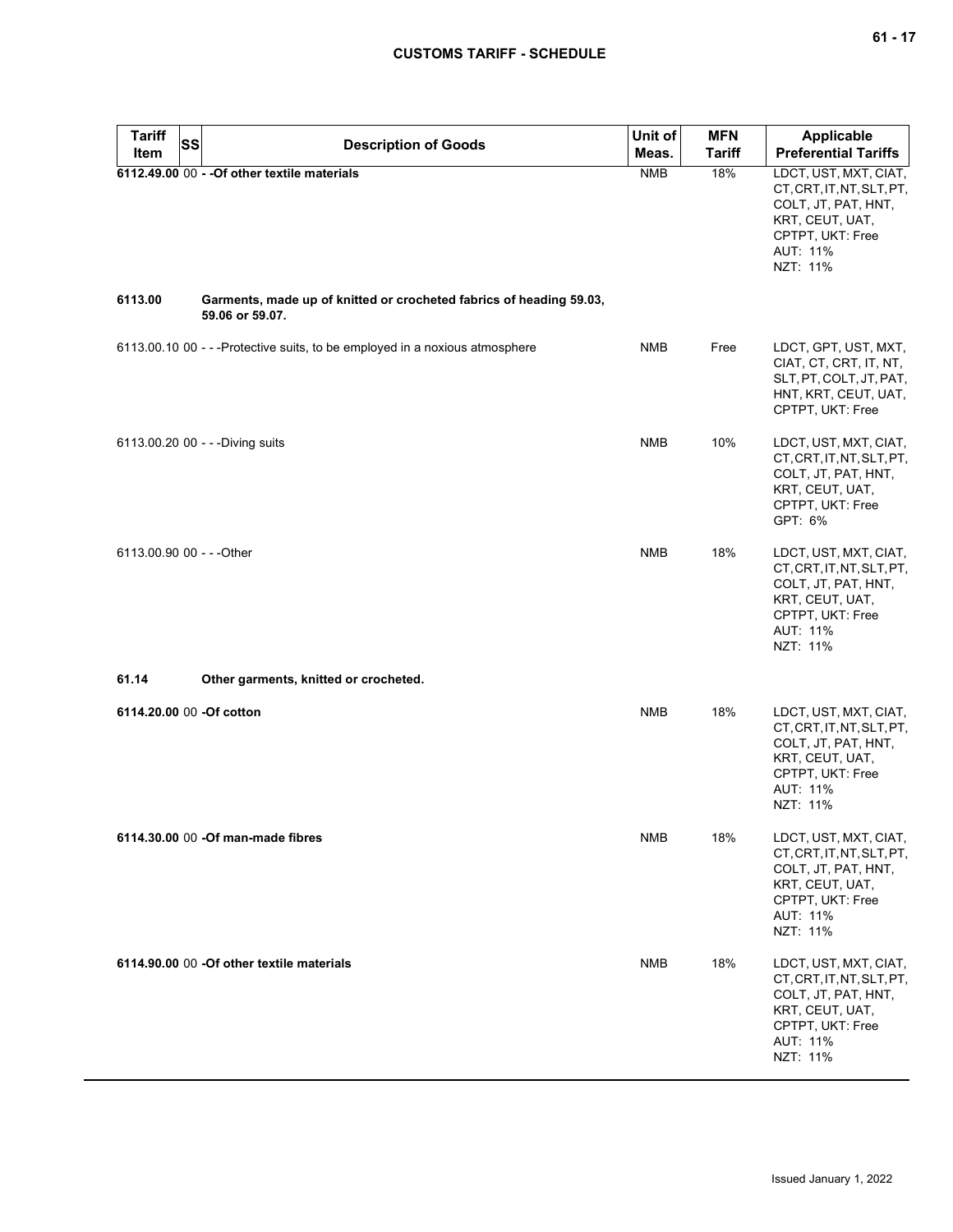| <b>Tariff</b><br>Item | <b>SS</b> | <b>Description of Goods</b>                                                                                                                                                                                 | Unit of<br>Meas. | <b>MFN</b><br><b>Tariff</b> | <b>Applicable</b><br><b>Preferential Tariffs</b>                                                                                         |
|-----------------------|-----------|-------------------------------------------------------------------------------------------------------------------------------------------------------------------------------------------------------------|------------------|-----------------------------|------------------------------------------------------------------------------------------------------------------------------------------|
| 61.15                 |           | Panty hose, tights, stockings, socks and other hosiery, including<br>graduated compression hosiery (for example, stockings for varicose<br>veins) and footwear without applied soles, knitted or crocheted. |                  |                             |                                                                                                                                          |
| 6115.10               |           | -Graduated compression hosiery (for example, stockings for varicose<br>veins)                                                                                                                               |                  |                             |                                                                                                                                          |
|                       |           | $6115.10.10$ 00 - - -Panty hose and tights                                                                                                                                                                  | <b>PAR</b>       | 18%                         | LDCT, UST, MXT, CIAT,<br>CT, CRT, IT, NT, SLT, PT,<br>COLT, JT, PAT, HNT,<br>KRT, CEUT, UAT,<br>CPTPT, UKT: Free                         |
|                       |           | $- -$ Other:                                                                                                                                                                                                |                  |                             |                                                                                                                                          |
|                       |           | 6115.10.91 00 - - - - Of wool or fine animal hair                                                                                                                                                           | <b>PAR</b>       | 16%                         | LDCT, UST, MXT, CIAT,<br>CT, CRT, IT, NT, SLT, PT,<br>COLT, JT, PAT, HNT,<br>KRT, CEUT, UAT,<br>CPTPT, UKT: Free<br>GPT: 13%             |
|                       |           | 6115.10.99 00 - - - - Other                                                                                                                                                                                 | <b>PAR</b>       | 16%                         | LDCT, UST, MXT, CIAT,<br>CT, CRT, IT, NT, SLT, PT,<br>COLT, JT, PAT, HNT,<br>KRT, CEUT, UAT,<br>CPTPT, UKT: Free<br>AUT: 16%<br>NZT: 16% |
|                       |           | -Other panty hose and tights:                                                                                                                                                                               |                  |                             |                                                                                                                                          |
|                       |           | 6115.21.00 00 - - Of synthetic fibres, measuring per single yarn less than 67 decitex                                                                                                                       | <b>PAR</b>       | 18%                         | LDCT, UST, MXT, CIAT,<br>CT, CRT, IT, NT, SLT, PT,<br>COLT, JT, PAT, HNT,<br>KRT, CEUT, UAT,<br>CPTPT, UKT: Free                         |
|                       |           | 6115.22.00 00 - - Of synthetic fibres, measuring per single yarn 67 decitex or more                                                                                                                         | <b>PAR</b>       | 18%                         | LDCT, UST, MXT, CIAT,<br>CT, CRT, IT, NT, SLT, PT,<br>COLT, JT, PAT, HNT,<br>KRT, CEUT, UAT,<br>CPTPT, UKT: Free                         |
|                       |           | 6115.29.00 00 - - Of other textile materials                                                                                                                                                                | <b>PAR</b>       | 18%                         | LDCT, UST, MXT, CIAT,<br>CT, CRT, IT, NT, SLT, PT,<br>COLT, JT, PAT, HNT,<br>KRT, CEUT, UAT,<br>CPTPT, UKT: Free                         |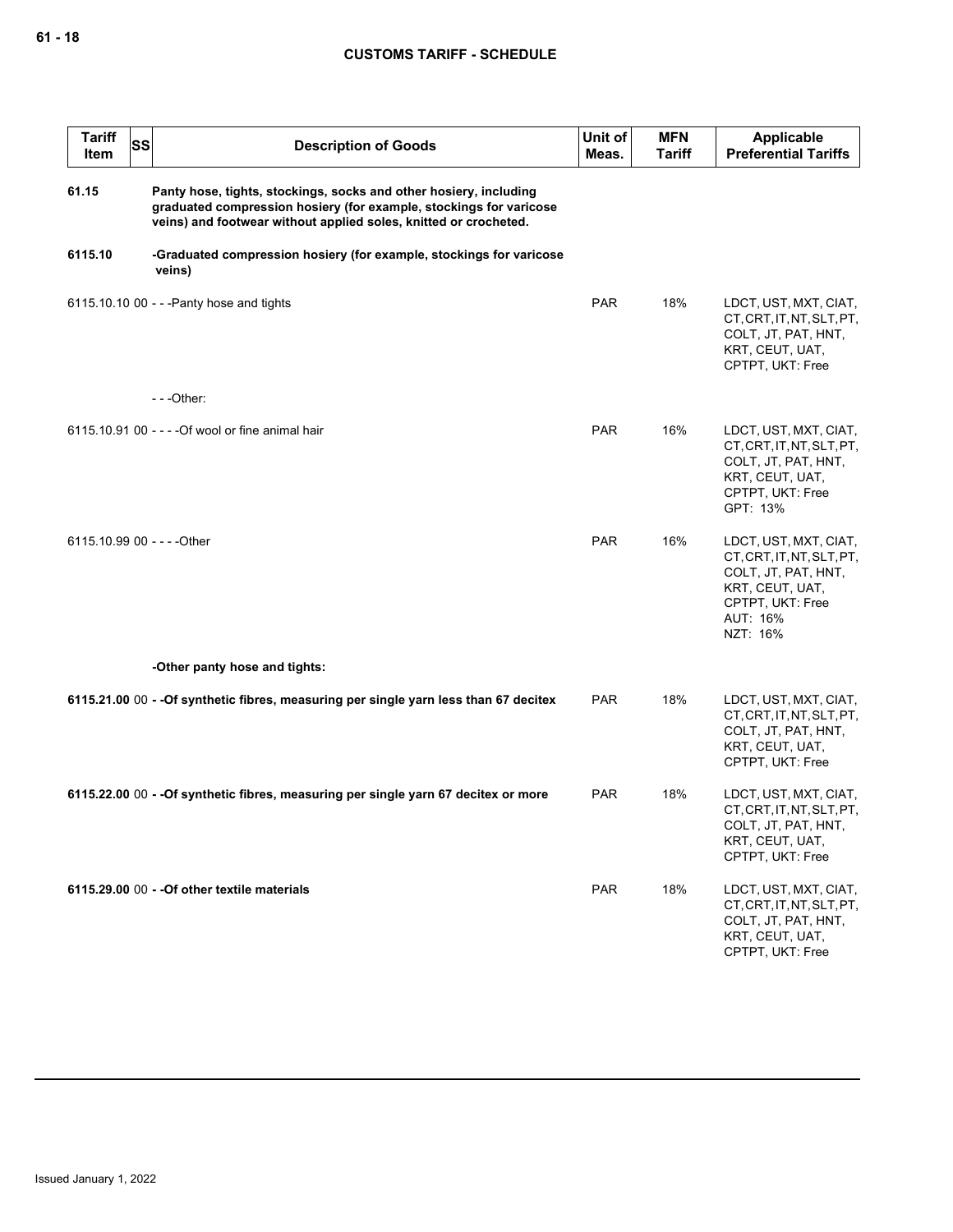| <b>Tariff</b><br>Item | SS<br><b>Description of Goods</b>                                                                                  | Unit of<br>Meas.         | <b>MFN</b><br>Tariff | <b>Applicable</b><br><b>Preferential Tariffs</b>                                                                                         |
|-----------------------|--------------------------------------------------------------------------------------------------------------------|--------------------------|----------------------|------------------------------------------------------------------------------------------------------------------------------------------|
|                       | 6115.30.00 00 -Other women's full-length or knee-length hosiery, measuring per single<br>yarn less than 67 decitex | PAR                      | 16%                  | LDCT, UST, MXT, CIAT,<br>CT, CRT, IT, NT, SLT, PT,<br>COLT, JT, PAT, HNT,<br>KRT, CEUT, UAT,<br>CPTPT, UKT: Free<br>AUT: 16%<br>NZT: 16% |
|                       | -Other:                                                                                                            |                          |                      |                                                                                                                                          |
|                       | 6115.94.00 00 - - Of wool or fine animal hair                                                                      | <b>PAR</b>               | 16%                  | LDCT, UST, MXT, CIAT,<br>CT, CRT, IT, NT, SLT, PT,<br>COLT, JT, PAT, HNT,<br>KRT, CEUT, UAT,<br>CPTPT, UKT: Free<br>GPT: 13%             |
| 6115.95.00            | - -Of cotton                                                                                                       |                          | 16%                  | LDCT, UST, MXT, CIAT,<br>CT, CRT, IT, NT, SLT, PT,<br>COLT, JT, PAT, HNT,<br>KRT, CEUT, UAT,<br>CPTPT, UKT: Free<br>AUT: 16%<br>NZT: 16% |
|                       |                                                                                                                    | <b>PAR</b><br><b>PAR</b> |                      |                                                                                                                                          |
|                       |                                                                                                                    |                          |                      |                                                                                                                                          |
| 6115.96.00            | - - Of synthetic fibres                                                                                            |                          | 16%                  | LDCT, UST, MXT, CIAT,<br>CT, CRT, IT, NT, SLT, PT,<br>COLT, JT, PAT, HNT,<br>KRT, CEUT, UAT,<br>CPTPT, UKT: Free<br>AUT: 16%<br>NZT: 16% |
|                       |                                                                                                                    | <b>PAR</b>               |                      |                                                                                                                                          |
|                       |                                                                                                                    | <b>PAR</b>               |                      |                                                                                                                                          |
|                       | 6115.99.00 00 - - Of other textile materials                                                                       | <b>PAR</b>               | 16%                  | LDCT, UST, MXT, CIAT,<br>CT, CRT, IT, NT, SLT, PT,<br>COLT, JT, PAT, HNT,<br>KRT, CEUT, UAT,<br>CPTPT, UKT: Free<br>AUT: 16%<br>NZT: 16% |
| 61.16                 | Gloves, mittens and mitts, knitted or crocheted.                                                                   |                          |                      |                                                                                                                                          |
| 6116.10.00            | -Impregnated, coated, covered or laminated with plastics or rubber                                                 |                          | 18%                  | LDCT, UST, MXT, CIAT,<br>CT, CRT, IT, NT, SLT, PT,<br>COLT, JT, PAT, HNT,<br>KRT, CEUT, UAT,<br>CPTPT, UKT: Free<br>GPT: 16.5%           |
|                       |                                                                                                                    | <b>PAR</b><br><b>PAR</b> |                      |                                                                                                                                          |
|                       |                                                                                                                    |                          |                      |                                                                                                                                          |
|                       | -Other:                                                                                                            |                          |                      |                                                                                                                                          |

 $\mathbf{I}$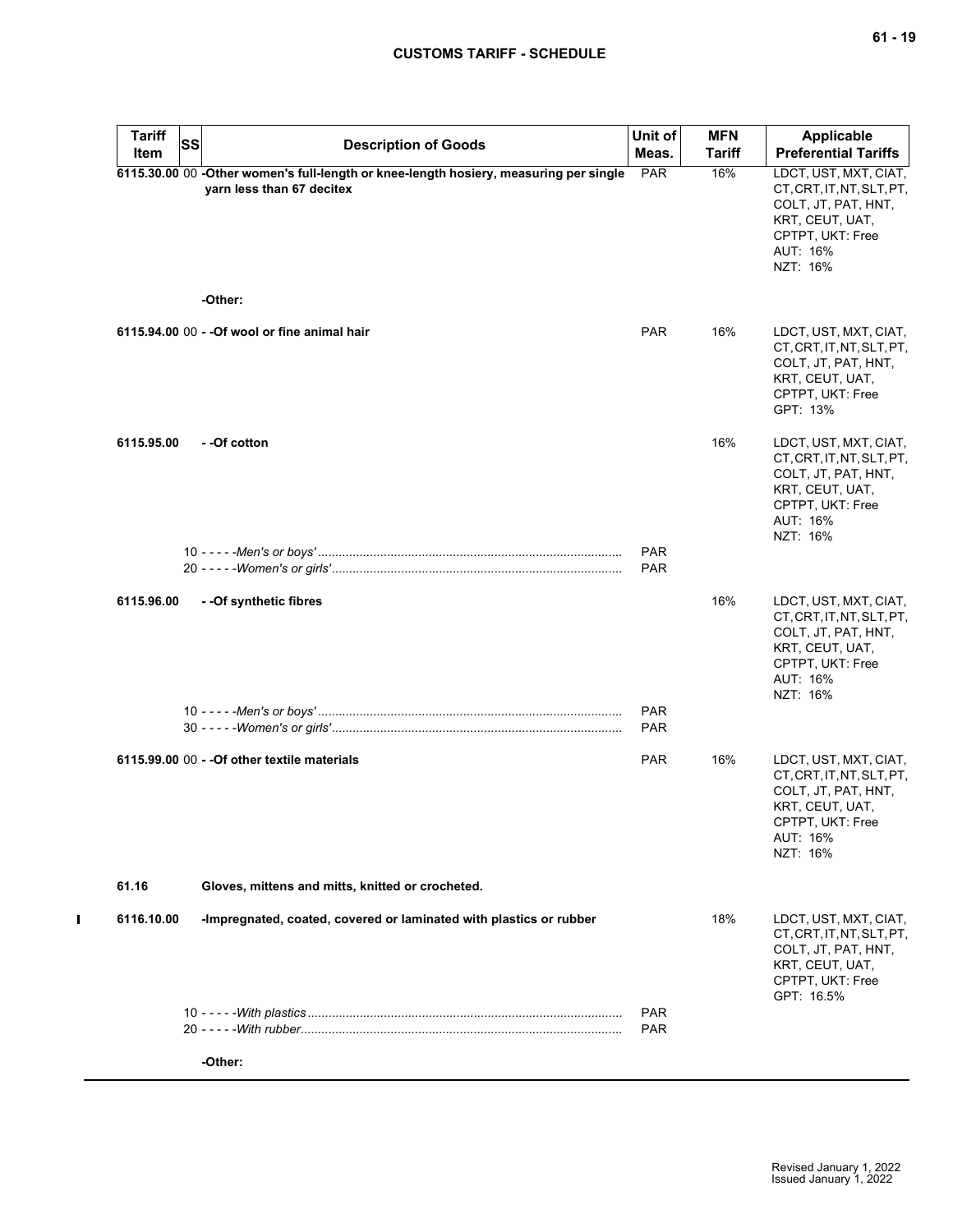| <b>Tariff</b><br>Item     | <b>SS</b><br><b>Description of Goods</b>                                                                                        | Unit of<br>Meas.                       | <b>MFN</b><br><b>Tariff</b> | Applicable<br><b>Preferential Tariffs</b>                                                                                                |
|---------------------------|---------------------------------------------------------------------------------------------------------------------------------|----------------------------------------|-----------------------------|------------------------------------------------------------------------------------------------------------------------------------------|
|                           | 6116.91.00 00 - - Of wool or fine animal hair                                                                                   | <b>PAR</b>                             | 18%                         | LDCT, UST, MXT, CIAT,<br>CT, CRT, IT, NT, SLT, PT,<br>COLT, JT, PAT, HNT,<br>KRT, CEUT, UAT,<br>CPTPT, UKT: Free<br>GPT: 16.5%           |
|                           | 6116.92.00 00 - - Of cotton                                                                                                     | <b>PAR</b>                             | 18%                         | LDCT, UST, MXT, CIAT,<br>CT, CRT, IT, NT, SLT, PT,<br>COLT, JT, PAT, HNT,<br>KRT, CEUT, UAT,<br>CPTPT, UKT: Free<br>GPT: 16.5%           |
| 6116.93.00                | - - Of synthetic fibres                                                                                                         |                                        | 18%                         | LDCT, UST, MXT, CIAT,<br>CT, CRT, IT, NT, SLT, PT,<br>COLT, JT, PAT, HNT,<br>KRT, CEUT, UAT,<br>CPTPT, UKT: Free<br>GPT: 16.5%           |
|                           |                                                                                                                                 | <b>PAR</b><br><b>PAR</b><br><b>PAR</b> |                             |                                                                                                                                          |
|                           | 6116.99.00 00 - - Of other textile materials                                                                                    | <b>PAR</b>                             | 18%                         | LDCT, UST, MXT, CIAT,<br>CT, CRT, IT, NT, SLT, PT,<br>COLT, JT, PAT, HNT,<br>KRT, CEUT, UAT,<br>CPTPT, UKT: Free<br>GPT: 16.5%           |
| 61.17                     | Other made up clothing accessories, knitted or crocheted; knitted or<br>crocheted parts of garments or of clothing accessories. |                                        |                             |                                                                                                                                          |
| 6117.10                   | -Shawls, scarves, mufflers, mantillas, veils and the like                                                                       |                                        |                             |                                                                                                                                          |
|                           | 6117.10.10 00 - - - Prayer shawls                                                                                               | <b>NMB</b>                             | Free                        | LDCT, GPT, UST, MXT,<br>CIAT, CT, CRT, IT, NT,<br>SLT, PT, COLT, JT, PAT,<br>HNT, KRT, CEUT, UAT,<br>CPTPT, UKT: Free                    |
| 6117.10.90 00 - - - Other |                                                                                                                                 | <b>NMB</b>                             | 18%                         | LDCT, UST, MXT, CIAT,<br>CT, CRT, IT, NT, SLT, PT,<br>COLT, JT, PAT, HNT,<br>KRT, CEUT, UAT,<br>CPTPT, UKT: Free<br>AUT: 11%<br>NZT: 11% |

**6117.80 -Other accessories**